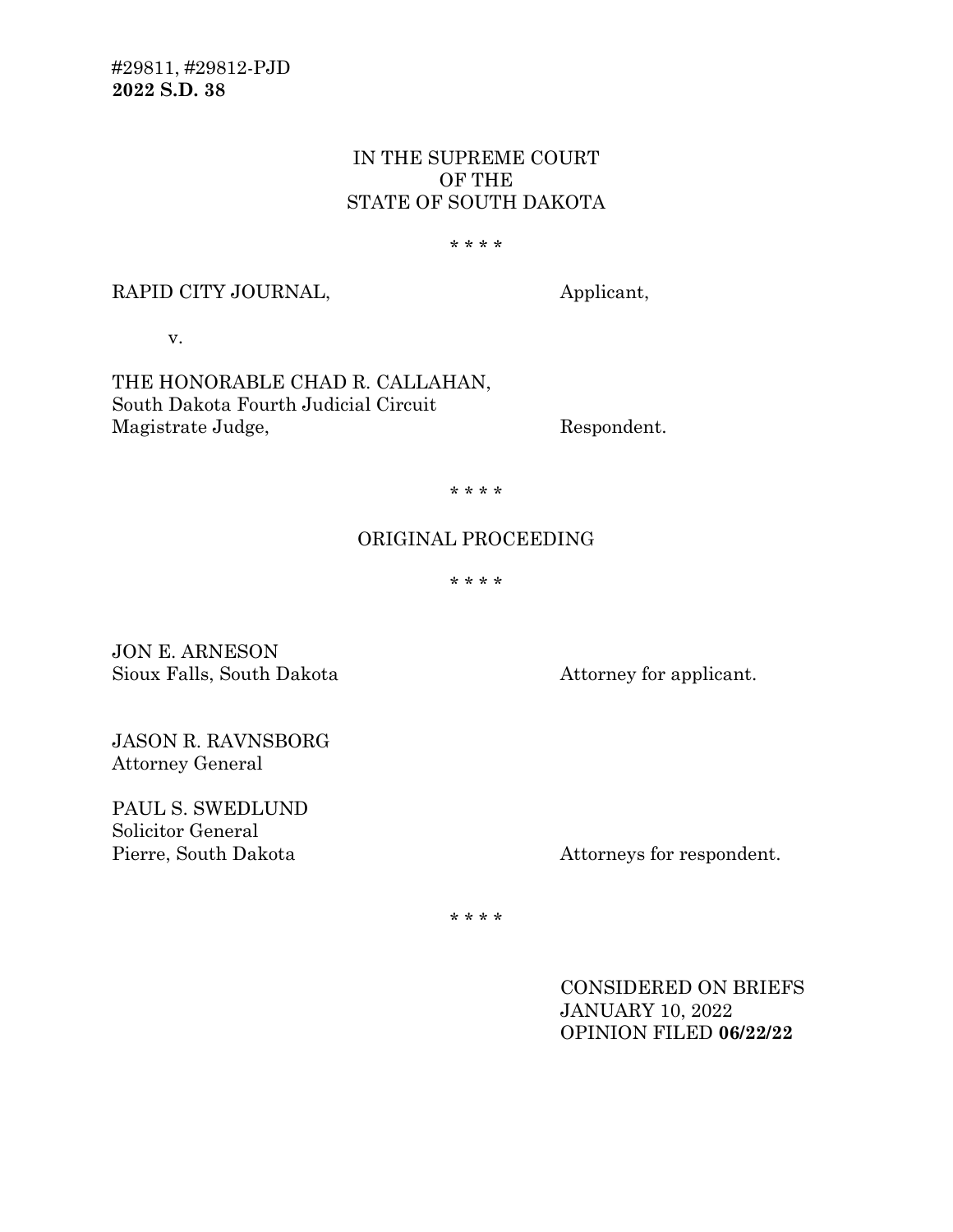## DEVANEY, Justice

[¶1.] This matter concerns the Rapid City Journal's (Journal) applications for alternative writs of prohibition and mandamus and corresponding applications for permission to commence original prohibition and mandamus proceedings against the Honorable Chad Callahan, magistrate judge. The Journal alleges that its right to access Gary Cammack's criminal court file was violated when Judge Callahan entered an order sealing Cammack's court file prior to the expiration of the condition that he obey all laws for six months. The Journal further asserts that Judge Callahan could not enter an order that had the effect of suspending imposition of sentence without a probation condition. After reviewing the Journal's applications, we directed the Journal to address on what basis it has standing to apply for its requested relief and directed Judge Callahan to detail the procedural history of the matter and identify the authority upon which the court sealed Cammack's court file.

[¶2.] Having now reviewed the parties' submissions, we conclude that while the Journal does not have standing to challenge the sentence imposed by the magistrate court, it does have standing to challenge the magistrate court's seal order. We therefore examine the merits of the Journal's claim that the magistrate court violated its right to access Cammack's court file.

### **Factual and Procedural Background**

[¶3.] In response to this Court's directive, Judge Callahan has provided the following procedural history. On January 18, 2020, Cammack was arrested for and charged with speeding and first offense driving while under the influence in Meade

-1-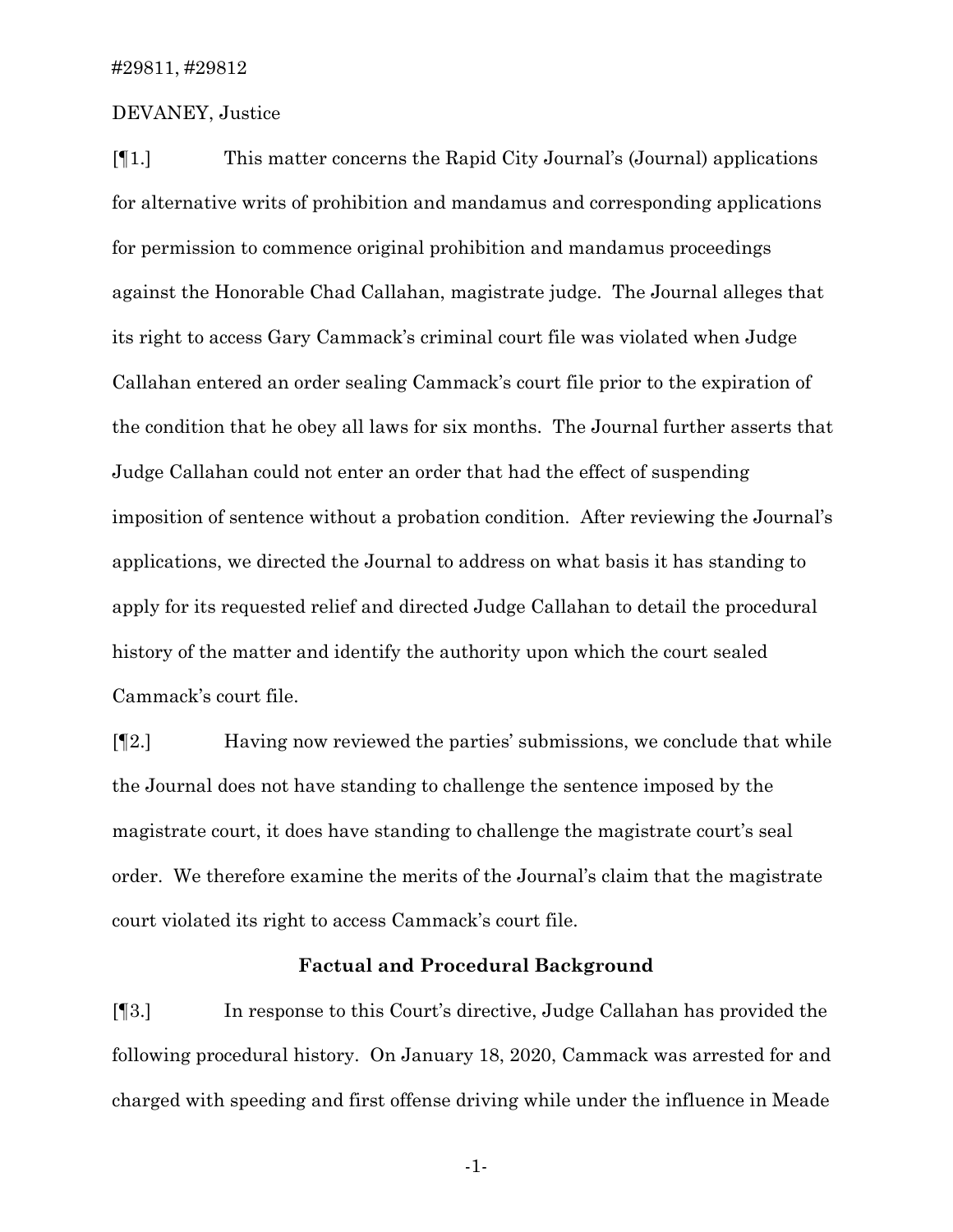County. Because of a conflict of interest, the Pennington County State's Attorney's Office prosecuted the action. Cammack initially pled not guilty, and thereafter, multiple status hearings were held. Although a jury trial was scheduled, the State and Cammack entered into a plea agreement after a pre-trial conference on June 10, 2021. The agreement provided that Cammack would plead guilty to careless driving and speeding, pay fines and costs, and not violate any laws for a period of six months. The agreement also contemplated that Cammack would request a suspended imposition of sentence. At a change of plea hearing on June 29, 2021, Judge Callahan accepted Cammack's guilty plea and granted a suspended imposition of sentence on the conditions that Cammack pay fines and costs and not violate any laws for six months. All of these proceedings were open to the public, and the court filings were likewise accessible to the public during the several months while these proceedings were occurring.

[¶4.] On October 1, 2021, Cammack's attorney sent an email to the Meade County Clerk of Courts noting that Cammack's criminal case was still designated as a "pending" case and asking what steps needed to be taken to have the case sealed. Cammack's attorney explained in the email that he thought the judge had ordered an immediate seal of the court file when granting the suspended imposition of sentence. The clerk replied that the notes from the court proceeding did not show that Judge Callahan ordered an immediate seal. The clerk further explained that Odyssey (South Dakota's electronic filing system) showed the seal date would be December 29, 2021.

-2-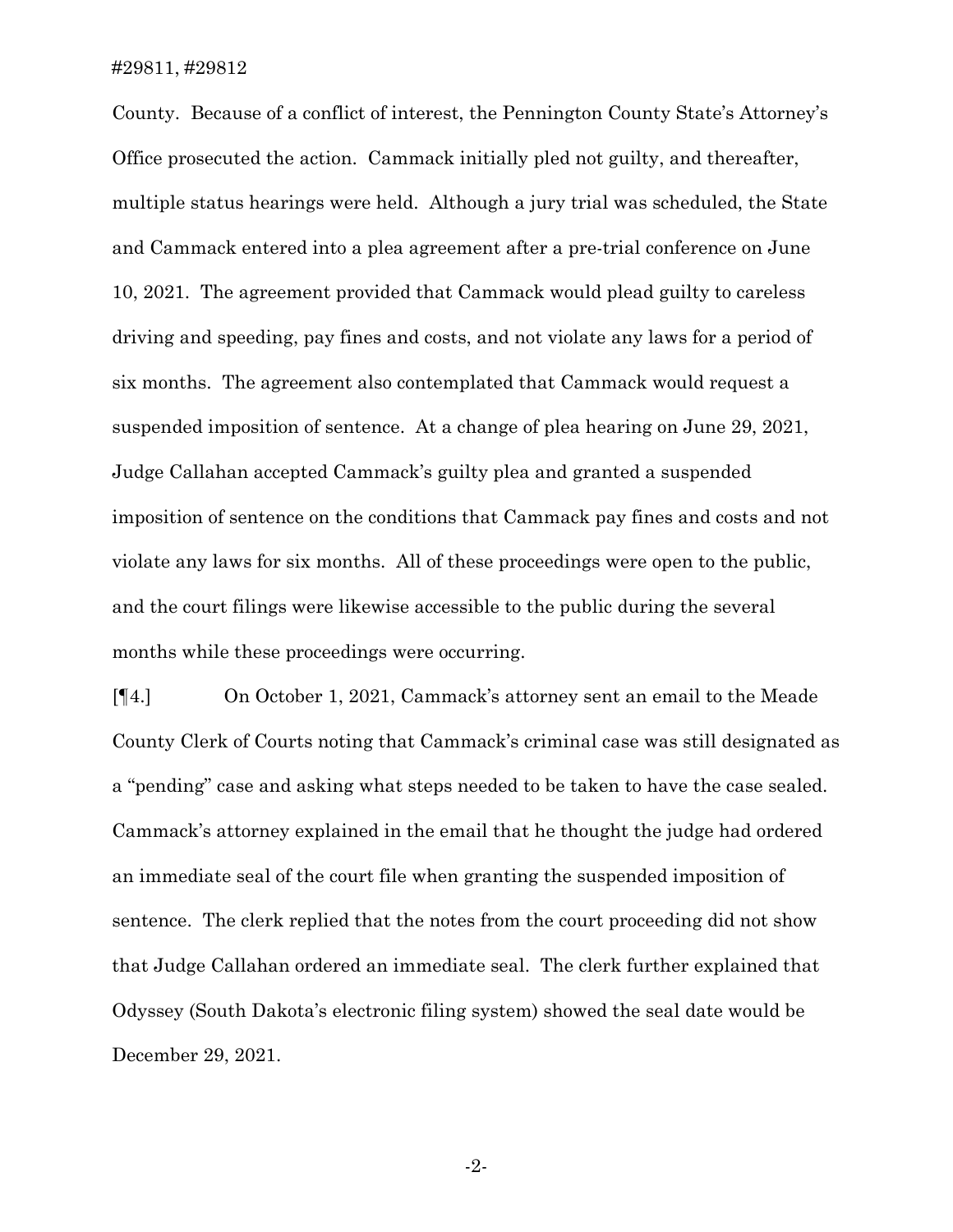[¶5.] Counsel for Cammack then sent an email to the prosecutor asking whether he would object to a modification of the court's order suspending the imposition of sentence so that the case could be immediately sealed. The prosecutor did not object, and counsel for Cammack sent an email to Judge Callahan and the prosecutor, and copied the clerk of courts, asking whether the court would be willing to grant an immediate seal. After receiving Cammack's request, the clerk advised that no "Judgment" had been filed in the case. Judge Callahan responded that he would grant the request for an immediate seal, assuming the fines and costs had been paid. The prosecutor then indicated he would "follow up on the judgment."<sup>1</sup> Judge Callahan thereafter signed and filed an order on October 4, 2021, sealing the court file. The seal order identified that Cammack had "observed all the conditions imposed by the [c]ourt." On this same date, presumably to rectify the fact noted by the clerk of court that a written order suspending the imposition of sentence had not been entered, Judge Callahan also entered a written order suspending the imposition of Cammack's sentence. However, this October 4, 2021 order contained the same condition initially ordered by the court that Cammack "obey all laws for six (6) months."

<span id="page-3-0"></span><sup>1.</sup> The clerk of court, the prosecutor, and Judge Callahan (and his counsel in this writ proceeding) all mistakenly referred to the document containing the court's order suspending the imposition of sentence as a "judgment." The document is also improperly titled as a "judgment" and uses language that improperly lists terms of a "sentence" that are instead "conditions" of the suspended imposition of a sentence. *See* SDCL ch. 23A Appendix of Forms (providing an example in Form 24 of an order suspending imposition of sentence). Under the express terms of SDCL 23A-27-12.2, a court suspending the imposition of sentence does not enter a judgment of guilt. Thus, in this opinion, we refer to any document improperly titled as a "judgment" by its proper designation—an order suspending the imposition of sentence.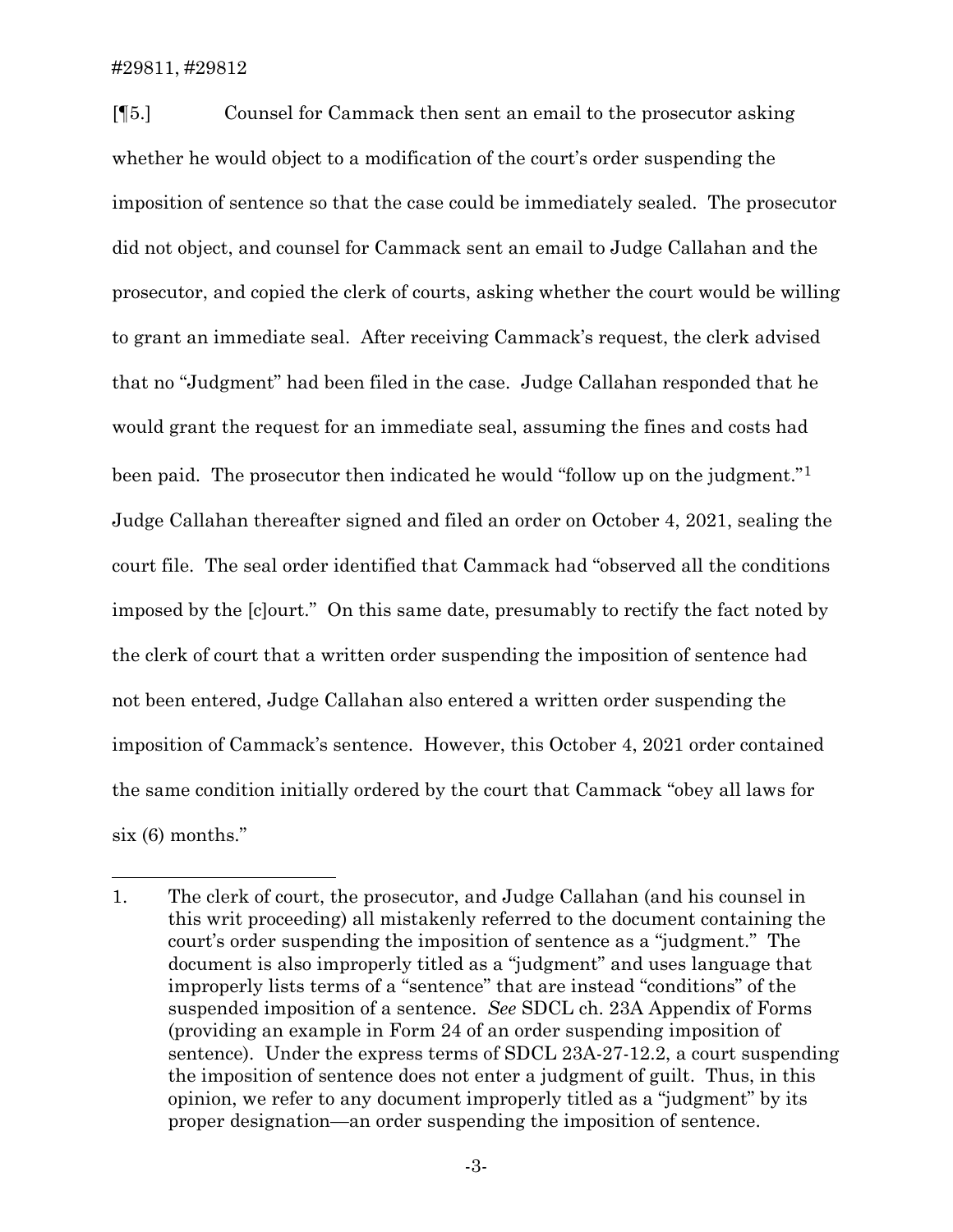[¶6.] In early October 2021, the Journal became aware of Cammack's criminal case and secured copies of the documents relating to the case that had been filed in Odyssey before the seal order took effect. The dispositional notes in the Odyssey file showed that the court's suspended imposition of sentence contained two conditions: 1) that Cammack pay the fines and costs on the date of his plea and sentencing hearing (June 29, 2021); and 2) that Cammack violate no laws for a period of six months. This information caused the Journal to question why the magistrate court's sealing of the court file occurred prior to the expiration of the sixmonth period. On October 15, the Journal sent an email to the prosecutor and Cammack's defense counsel requesting information regarding the court's authority to prematurely seal the file. Cammack's attorney explained that Judge Callahan had amended the order suspending the imposition of sentence to remove the obey all laws provision.[2](#page-4-0)

[¶7.] According to the Journal's statement of facts in its verified applications for alternative writs of mandamus or prohibition, the Journal received, upon request, further documentation from Cammack's counsel. The Journal received Judge Callahan's order sealing the court file entered on October 4, 2021, a copy of

<span id="page-4-0"></span><sup>2.</sup> Although Cammack's attorney further advised the Journal that, in his view, the intent of the plea agreement was that the case would be sealed at the time of sentencing, in the email exchange referenced above among counsel and the clerk of courts, Cammack's counsel acknowledged that this intention may not have been made known at the plea and sentencing hearing, at which another attorney appeared with Cammack. The procedural history submitted by Judge Callahan provides that the plea agreement presented to the court included an obey all laws for six months provision. Such a condition is consistent with the oral order the court entered at the hearing, as reflected in the dispositional notes recorded in Odyssey.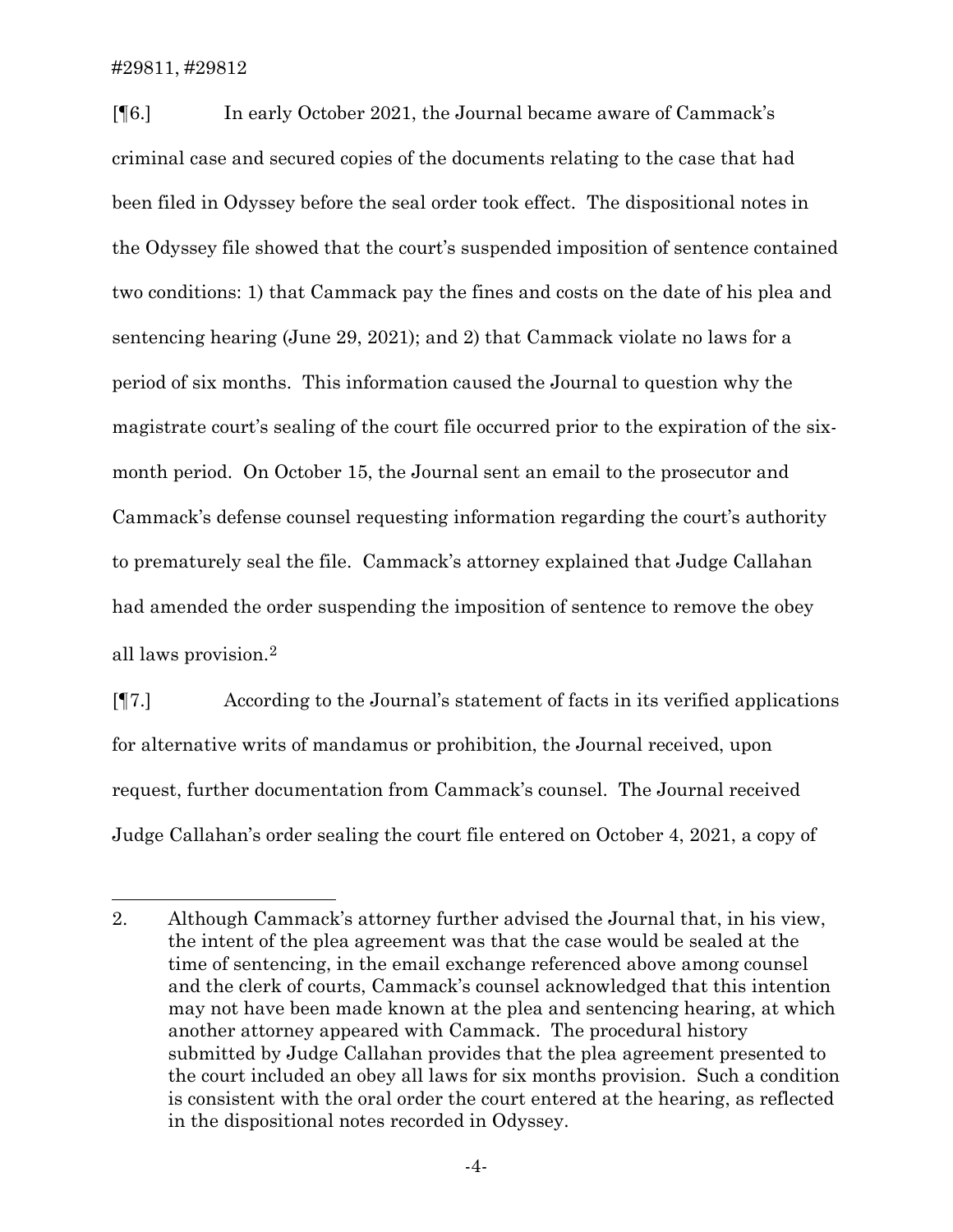the arrest document, and a copy of the emails exchanged among counsel and Judge Callahan that led to the order sealing the court file. However, the Journal asserted in its verified applications that its "questions regarding the existence of [the seal] order" have "gone unanswered" by Judge Callahan and the prosecution.[3](#page-5-0)

[¶8.] On November 1, 2021, the Journal requested, in its application for an alternative writ of prohibition and for permission to commence an original prohibition proceeding against Judge Callahan, that this Court enter a writ of prohibition barring the magistrate court from entering or enforcing the order granting Cammack a suspended imposition of sentence without a probation condition and prohibiting the court from enforcing the corresponding seal order. The Journal similarly requested in its application for an alternative writ of mandamus and permission to commence an original mandamus proceeding that this Court direct the magistrate court to unseal Cammack's court file and rescind any order to the contrary and to rescind any order that removes the probation condition.

[¶9.] After reviewing these applications, this Court issued an order on November 22, 2021, directing the Journal to address "the grounds for its standing to request either a writ of prohibition barring Respondent from granting a suspended imposition of sentence without requiring a term of probation, or a writ of prohibition

<span id="page-5-0"></span><sup>3.</sup> In the procedural history related to this Court by Judge Callahan, he indicated that after consultation with his presiding judge, he did not respond to the Journal's request because the case had been sealed. The Journal has indicated in its response to Judge Callahan's procedural history that although Judge Callahan has referred to signing both the suspended imposition of sentence and the order to seal on October 4, the Journal has only been provided a copy of the seal order.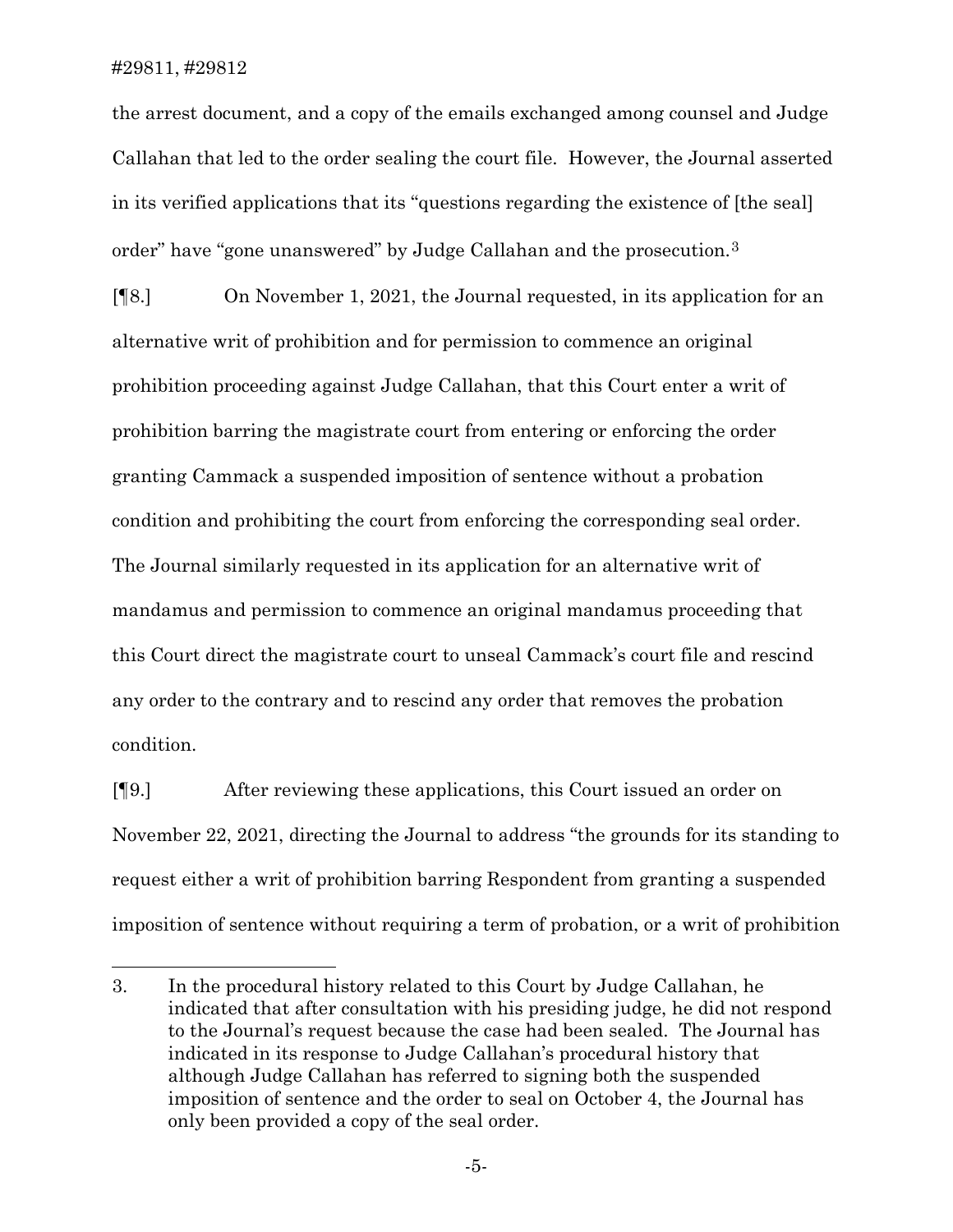prohibiting [Judge Callahan] from enforcing its order to seal [Cammack's] court file."[4](#page-6-0) We further directed Judge Callahan "to submit a response detailing the procedural history of the proceedings and his authority to seal [Cammack's] court file prior to the expiration of the timeframe set forth in any dispositional order, or final order filed by [the court]." Also, Judge Callahan was directed to "state whether any term of probation remains in effect under the terms of any dispositional order, or final order filed by [the court]." The parties have submitted their responses, and we now address the following issues:

- 1. Whether the Journal has standing to request either a writ of prohibition preventing the magistrate court from granting or enforcing an order suspending imposition of sentence that does not contain a term of probation as a condition or a writ of mandamus directing the rescission of any such order.
- 2. Whether the Journal has standing to request either a writ of prohibition preventing the magistrate court from enforcing its order sealing Cammack's court file or a writ of mandamus directing that the court rescind such order and unseal the court file.
- 3. Whether the magistrate court had authority to seal Cammack's court file prior to the expiration of the timeframe set forth in the governing dispositional order.

<span id="page-6-0"></span><sup>4.</sup> This Court's directive for further briefing referred only to the Journal's standing to seek a writ of prohibition (the counterpart of a writ of mandamus). *See* SDCL 21-30-1. On further review, it appears that the Journal's applications for writs of prohibition and mandamus overlap in the context of the relief being sought with respect to both the court's sentencing order and its order sealing the court file.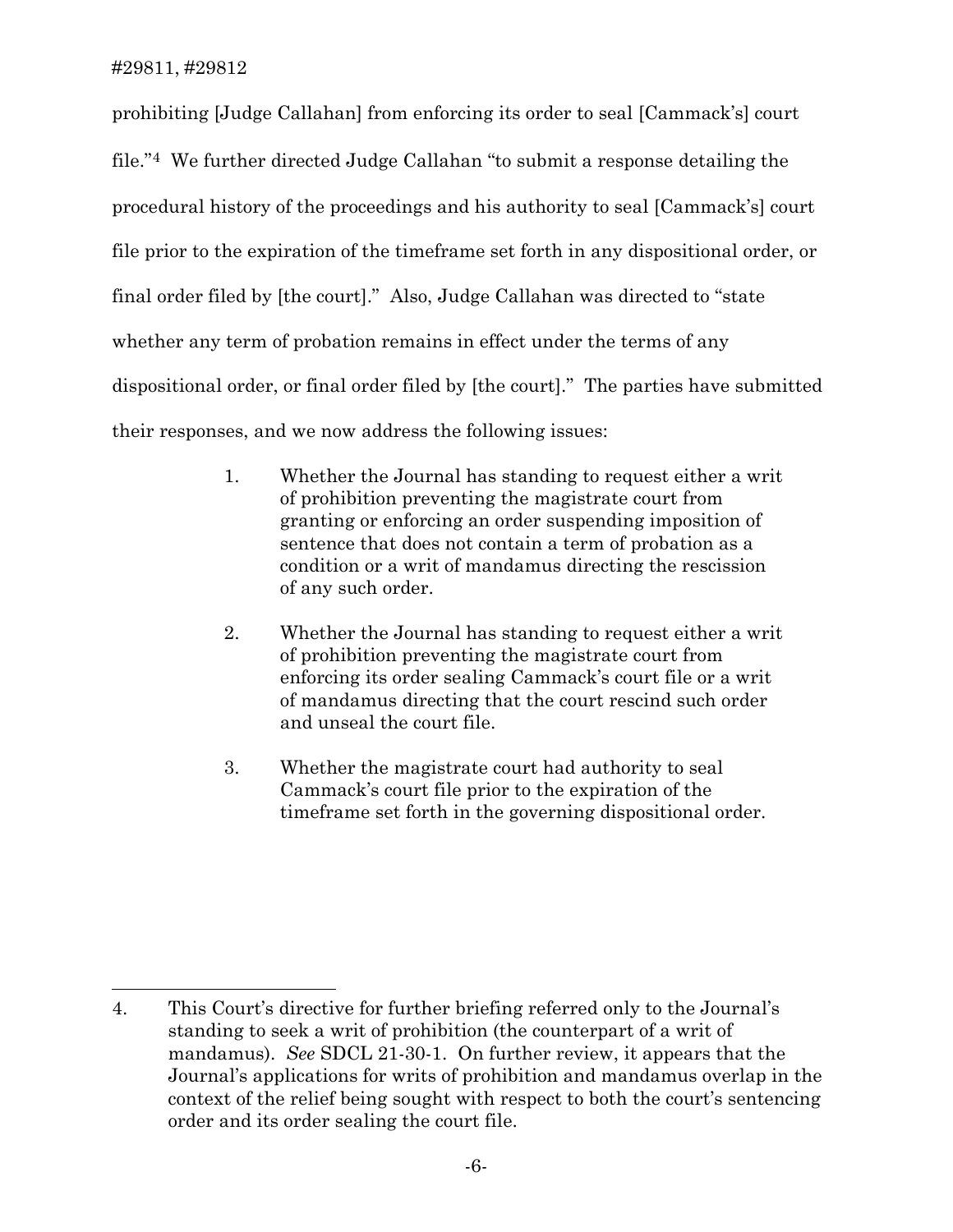## **Analysis and Decision**

[¶10.] "Under Article V, § 5 of the South Dakota Constitution, this [C]ourt has authority to issue, hear and determine any original or remedial writs." *Dacy v. Gors*, 471 N.W.2d 576, 578 (S.D. 1991). "[A]n applicant for a writ of prohibition must show that he or she has no 'plain, speedy and adequate remedy in the ordinary course of law' available to them." *Cummings v. Mickelson*, 495 N.W.2d 493, 495 (S.D. 1993) (quoting SDCL 21-30-2). Further, "[t]o prevail on a writ of mandamus or prohibition, [p]etitioners must show 'a clear legal right to performance of the specific duty sought to be compelled and the [respondent] must have a definite legal obligation to perform that duty.'" *Cheyenne River Sioux Tribe v. Davis*, 2012 S.D. 69, ¶ 13, 822 N.W.2d 62, 66 (citation omitted).

> *1. Whether the Journal has standing to request either a writ of prohibition preventing the magistrate court from granting or enforcing an order suspending imposition of sentence that does not contain a term of probation as a condition or a writ of mandamus directing the rescission of any such order.*

[¶11.] In its application for an alternative writ and permission to commence an original prohibition action, the Journal asserts that the magistrate court had no authority to grant a suspended imposition of sentence without a probation condition. In its view, "probation is a necessary and essential component of any suspended imposition of sentence" because SDCL 23A-27-12.2 provides that the court may "suspend the imposition of sentence *and place the defendant on probation* for such period and upon such terms and conditions as the court may deem best." (Emphasis added.) In response to this Court's directive that the Journal address its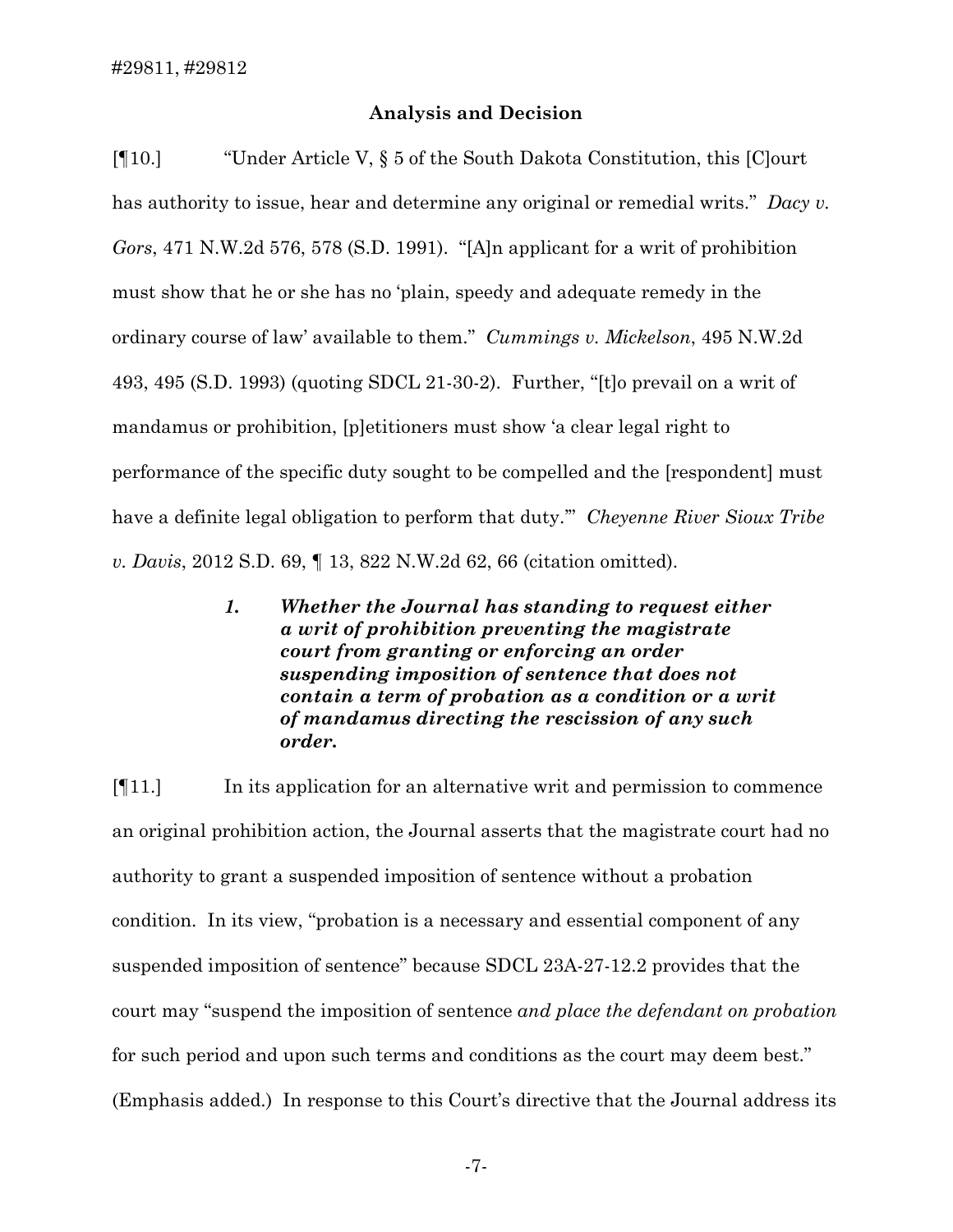standing to assert such a challenge, the Journal argues that it has standing because the news media and the public have an "interest in the proper administration of justice" and "an inherent right to have its republic government . . . function as the law requires it to function." Judge Callahan contends that the Journal is a third party with no standing to challenge the sentence he imposed or the conditions of that sentence, and he further argues that the term "may" as used in SDCL 23A-27- 12.2 vests a sentencing court with broad discretion as to whether, or under what terms and conditions, a defendant is placed on probation.

[¶12.] A writ of prohibition "arrests the proceedings, administrative or judicial, of any tribunal, corporation, board, or person, when such proceedings are without or in excess of the jurisdiction of such tribunal, corporation, board, or person, or are without or in excess of the powers of authority conferred by law upon such tribunal, corporation, board, or person." SDCL 21-30-1. A "person beneficially interested" may seek a writ of prohibition. SDCL 21-30-3. This Court has not explained what is meant by the phrase "beneficially interested"; however, it is clear that the Journal is not a person *beneficially* interested in the sentence a court imposes as a result of a defendant's criminal conduct.

[¶13.] In fact, the Journal appears to concede that it does not have an interest in the resolution of the underlying criminal matter. It acknowledges that it "does *not* allege standing to insinuate itself into a criminal case to interfere with the administration of justice, *per se*." Rather, in the Journal's view, its "standing derives directly from the press and public's right to assert and protect lawfully endowed rights of *access to public records*." (Emphasis added.)

-8-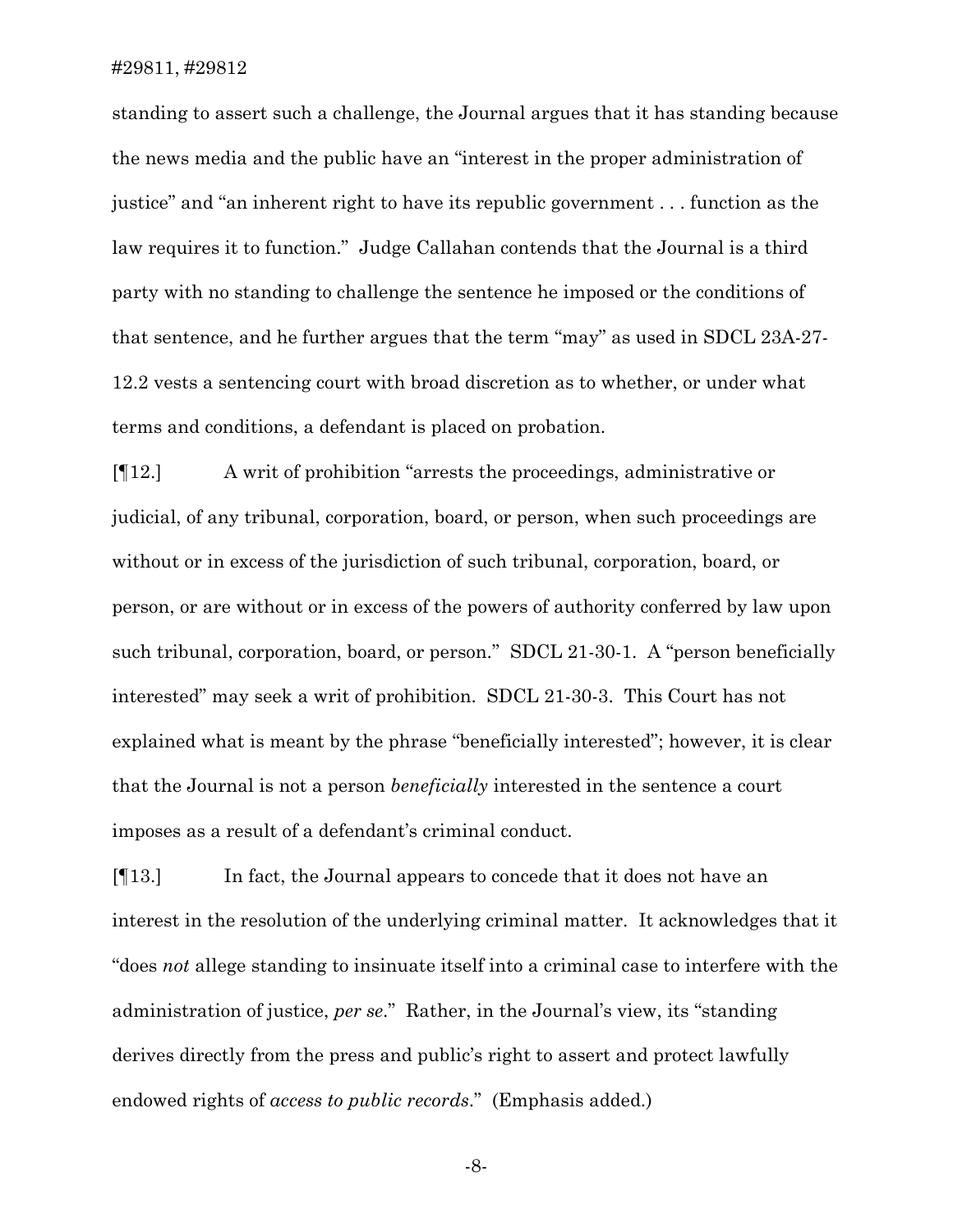[¶14.] Whether the Journal has standing to seek a right of access to Cammack's court file implicates an entirely different inquiry than whether the Journal has standing to challenge a sentence, or a suspension or modification thereof, that a defendant receives. In regard to a citizen's standing under Article III of the United States Constitution to challenge a defendant's criminal sentence, federal courts have concluded that no such standing exists because "a non-party lacks a judicially cognizable interest in a criminal defendant's sentence[.]" *United States v. Stoerr*, 695 F.3d 271, 277 (3d Cir. 2012) (cleaned up) (citation omitted); *see also Whitmore v. Arkansas*, 495 U.S. 149, 156, 110 S. Ct. 1717, 1723, 109 L. Ed. 2d 135 (1990). The Massachusetts Supreme Court has similarly concluded on state law grounds that a crime victim could not challenge the conditions of probation imposed on a defendant because the victim does not have a "judicially cognizable interest in the proceeding and lacks standing to challenge the sentence." *H.T. v. Commonwealth*, 989 N.E.2d 424, 42[5](#page-9-0) (Mass. 2013).<sup>5</sup> Because the Journal is not a person beneficially interested in Cammack's criminal proceeding, it does not have standing to request writs of prohibition or mandamus challenging the magistrate court's sentencing decision.[6](#page-9-1)

<span id="page-9-0"></span><sup>5.</sup> While Article VI, § 29 of the South Dakota Constitution provides certain rights to crime victims, including the right to provide input to the court in sentencing proceedings and to be informed of the sentence, disposition, incarceration, or release of the defendant, it does not provide victims a right to challenge the sentence imposed.

<span id="page-9-1"></span><sup>6.</sup> Although it is unnecessary to address the merits of the Journal's argument given its lack of standing, we note that the Journal's argument relating to a sentencing court's ability to grant a suspended imposition of sentence without requiring a condition of probation is misplaced. Here, the court did in fact (continued . . .)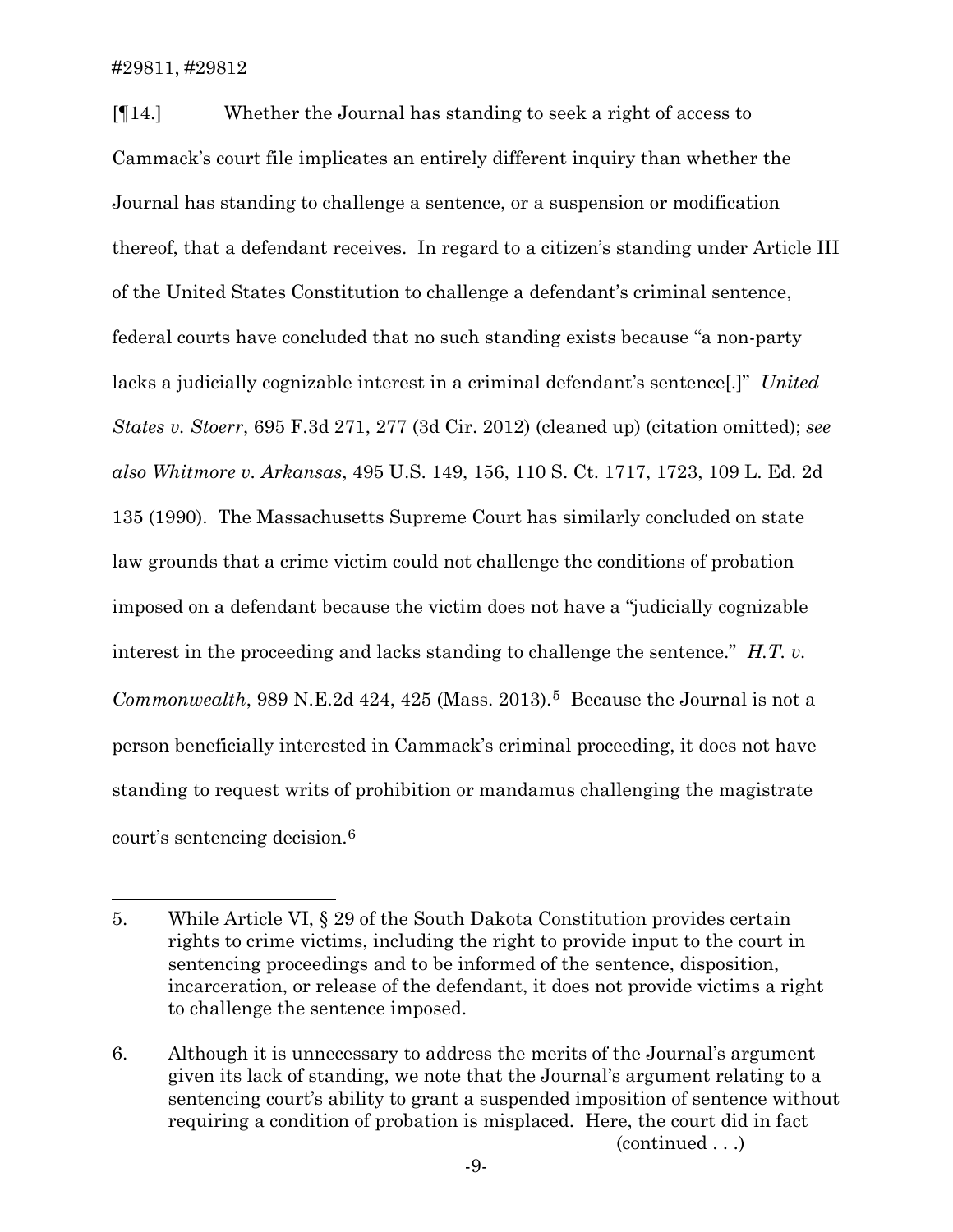*2. Whether the Journal has standing to request either a writ of prohibition preventing the magistrate court from enforcing its order sealing Cammack's court file or a writ of mandamus directing that the court rescind such order and unseal the court file.*

[¶15.] As to the magistrate court's order sealing Cammack's court file, the Journal claims that it has standing to challenge such order and obtain relief in the form of a writ of prohibition or a writ of mandamus because this Court has previously recognized that the media has a right of access to court proceedings and thus standing to request such writs. Judge Callahan does not appear to dispute that the Journal has standing to request writs of prohibition or mandamus related to whether the October 4, 2021 seal order violated the Journal's right of access.

[¶16.] In *Sioux Falls Argus Leader v. Miller*, we examined whether the Argus Leader, "a nonparty to the underlying lawsuit, has standing to challenge the gag order[,]" *see* 2000 S.D. 63, ¶ 6, 610 N.W.2d 76, 80, that barred "certain conduct [the court] believed would inhibit both the State's and the defendants' rights to fair and impartial proceedings that may eventuate in a trial[,]" *see id.* ¶ 3. We noted that "[t]he United States Supreme Court has previously determined that the First Amendment protects the right to receive information and ideas." *Id.* ¶ 7. We also recognized that "[o]ther courts have held that news agencies have standing to challenge court orders in an effort to obtain information or access to judicial proceedings, though the agencies are neither parties to the litigation nor directly restrained by those orders." *Id.* ¶ 8. In light of this authority, the Court concluded

(. . . continued)

 $\overline{\phantom{a}}$  , where  $\overline{\phantom{a}}$  , where  $\overline{\phantom{a}}$  , where  $\overline{\phantom{a}}$ 

impose a condition that resulted in a probationary period during which Cammack was directed not to violate any laws for a period of six months.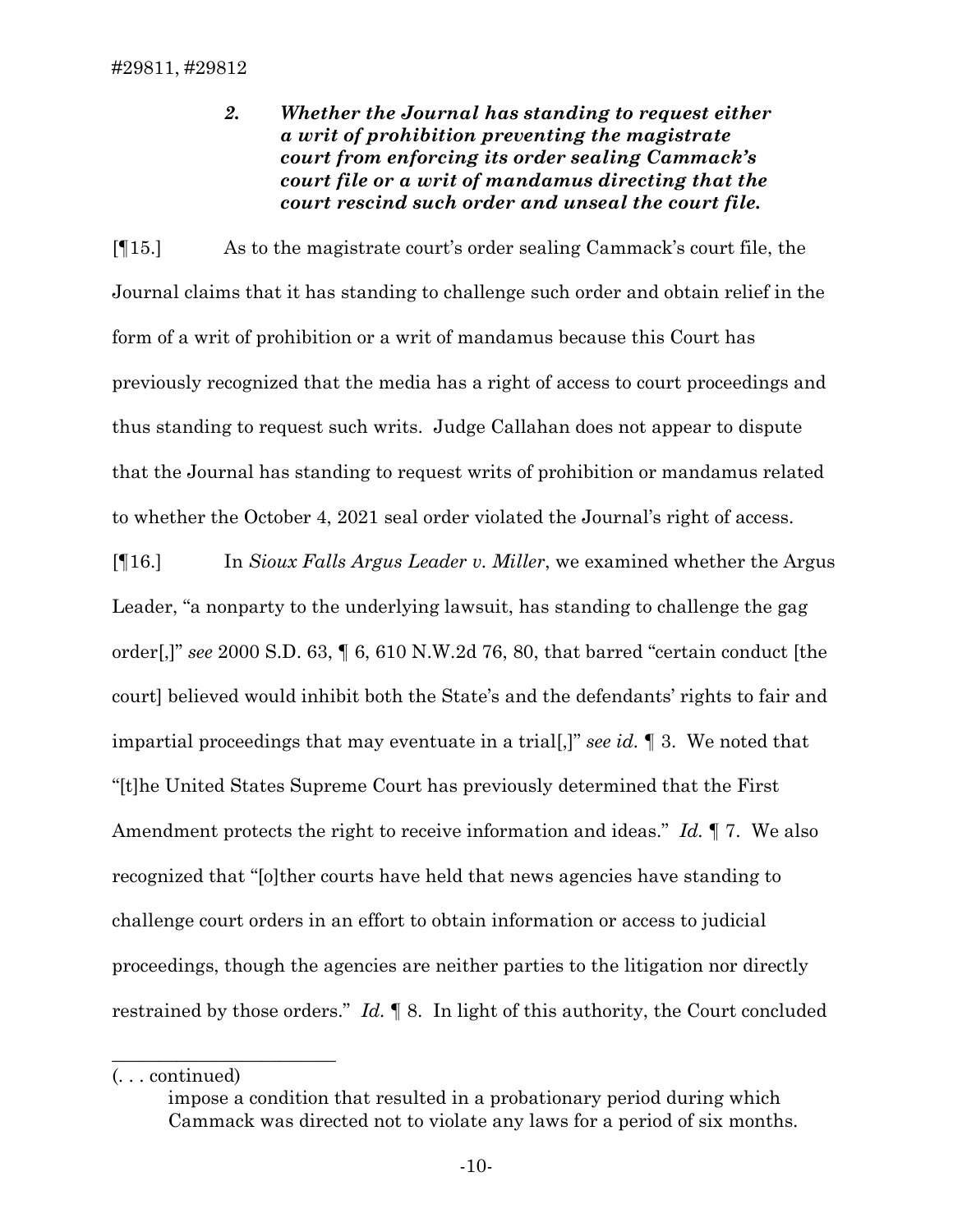that the Argus Leader had standing to challenge the validity of the gag order "because the order, though not directed at [the Argus Leader], restricts some of the sources to which it may turn or has turned for information about the underlying criminal action" and that if a violation of the Argus Leader's right to receive information and ideas exists, "the injury falls within the zone of interests protected by the First Amendment." *Id.*

[¶17.] So too here, the Journal has a right to obtain and access criminal court files, and if Judge Callahan sealed Cammack's court file when a condition of his suspended sentence had not yet been satisfied, the court's order necessarily violated the Journal's right to access. Therefore, the Journal has standing to challenge the validity of Judge Callahan's October 4, 2021 seal order. The Journal has also made the necessary showing to seek a writ from this Court because the Journal's request to the magistrate court for access to Cammack's court file was denied, and the Journal has no other plain, speedy, or adequate remedy in the ordinary course of law in the event the magistrate court's seal order violated the Journal's right to access. *See Miller*, 2000 S.D. 63, ¶ 5, 610 N.W.2d at 80.

# *3. Whether the magistrate court had authority to seal Cammack's court file prior to the expiration of the timeframe set forth in the governing dispositional order.*

[¶18.] Judge Callahan contends that he had the authority to enter the order sealing Cammack's court file on October 4, 2021, because Cammack was not on probation on that date, or on any date prior. He further asserts that the condition that Cammack obey all laws for six months is not probation, but rather a "condition of sentence." In response, the Journal claims there is no distinction between a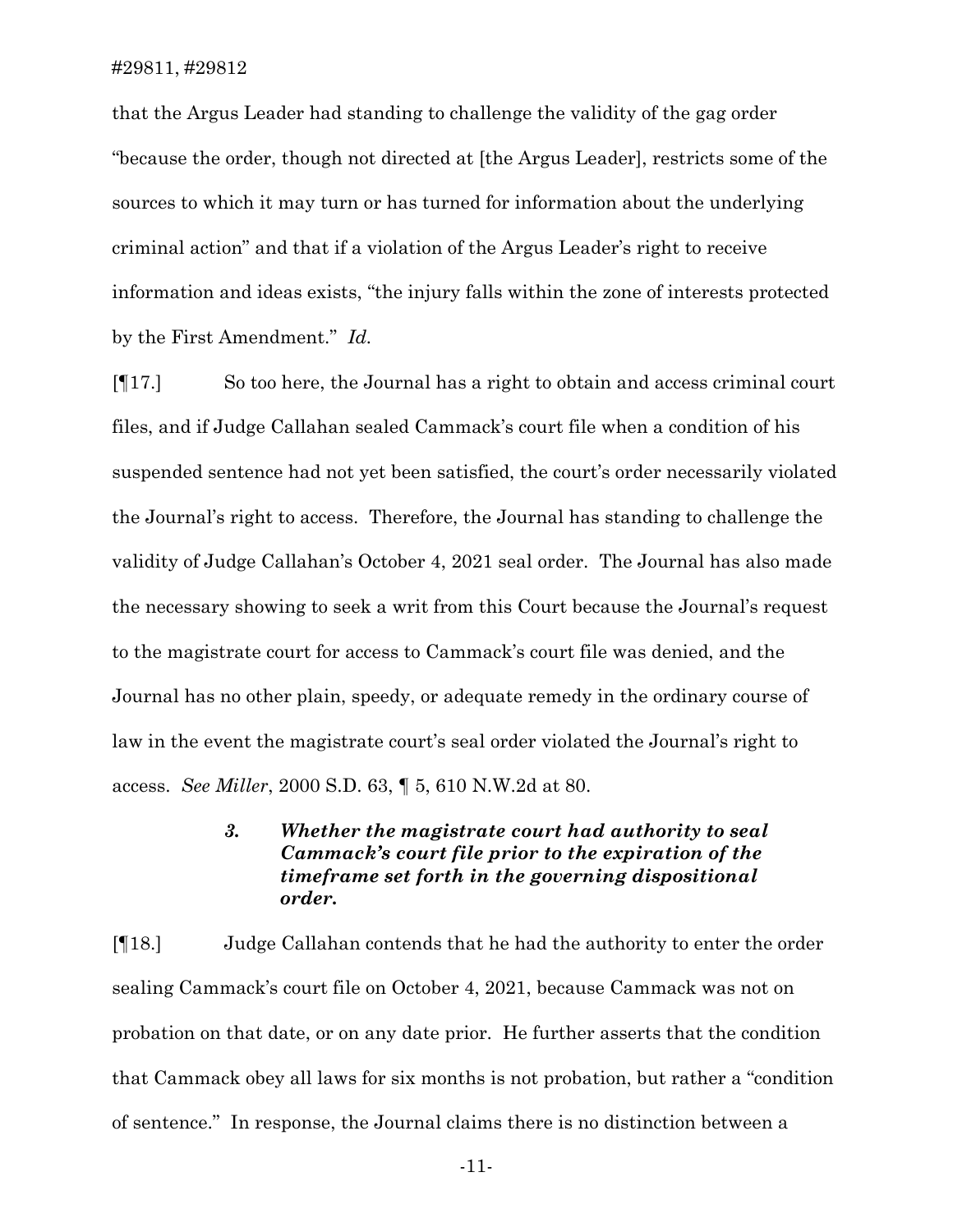"condition of sentence" and "probation" as Judge Callahan uses the terms because regardless of whether Judge Callahan placed Cammack on formal supervised probation or imposed a condition for the suspended imposition of sentence, SDCL 23A-27-14 requires that Cammack complete "all conditions" before Judge Callahan could discharge and seal the matter.

[¶19.] The question whether Judge Callahan had the authority to enter the October 4, 2021 seal order is resolved by the statutes governing the ability of a criminal defendant to obtain a suspended imposition of sentence. SDCL 23A-27- 12.2 provides that the court "may, without entering a judgment of guilt, and with the consent of the defendant, suspend the imposition of sentence and place the defendant on probation for such period and upon such terms and conditions as the court may deem best." Only when a defendant has completed "all conditions imposed pursuant to § 23A-27-12.2[,]" *see* SDCL 23A-27-14, may the court discharge the defendant and seal the file in accord with SDCL 23A-27-17.

[¶20.] Here, Judge Callahan suspended the imposition of Cammack's sentence on the condition that he pay all fines and costs and obey all laws for six months. Thus, contrary to Judge Callahan's view, the court did in fact impose a suspended imposition of sentence that included a probationary period wherein certain conditions must be met. *See* SDCL 23A-27-18.3 (setting forth various conditions of probation that may be imposed, including the two imposed by the court here). Nothing in SDCL chapter 23A-27 restricts the term "probation" to a scenario involving only formal supervision by a court services officer. *See, e.g.*, SDCL 23A-27-12.1 (providing certain requirements when a court places a defendant "on

-12-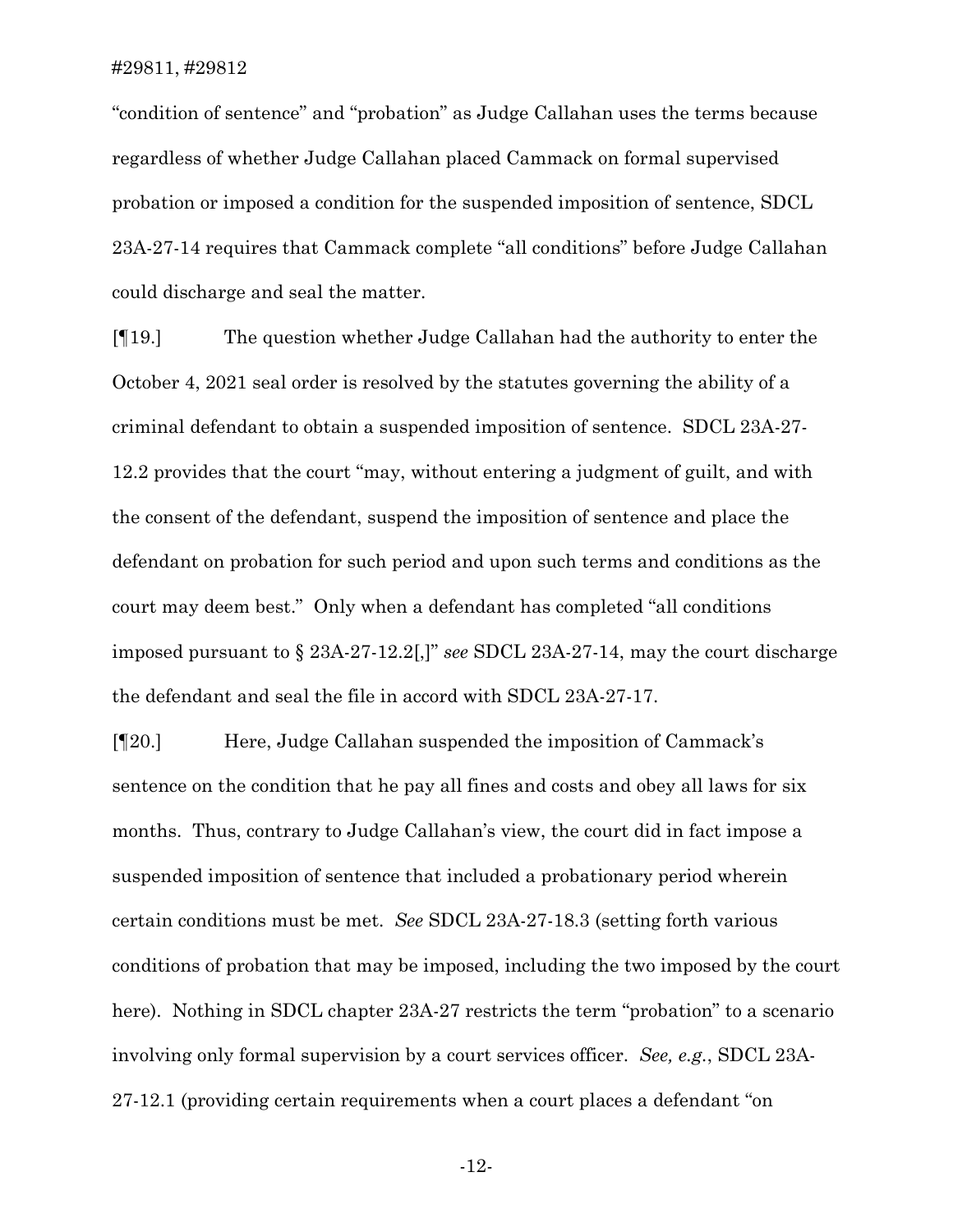probation *to the court services department*" (emphasis added)); SDCL 23A-27-14 (amended in 2020 to account for both felony and misdemeanor discharges wherein either a court services officer assigned to the case or a defendant, who is not on supervised probation, may bring to the attention of the court that the conditions imposed on the suspended imposition of sentence have been satisfied). Thus, the word "probation" in SDCL 23A-27-12.2 can include a period in which a defendant, who is not under the formal supervision of the court services department, must nevertheless comply with the conditions the court imposes.

[¶21.] Importantly, however, even though Judge Callahan originally imposed a condition that Cammack obey all laws for six months, he retained the authority under SDCL 23A-27-20.1 to modify the terms of Cammack's suspended sentence by shortening or terminating the probation period previously imposed. Therefore, when presented with such a request from Cammack and the prosecutor, Judge Callahan had the discretion to terminate the previously imposed condition, find Cammack had satisfied the remaining conditions required by the court, and seal the court file.[7](#page-13-0)

[¶22.] The problem here is that Judge Callahan did not—on October 4, 2021—enter an order terminating the previously imposed condition. As explained in Judge Callahan's response to this Court's directive, on the same day he entered

<span id="page-13-0"></span><sup>7.</sup> Chief Justice's dissent on this issue incorrectly states that this opinion concludes that the magistrate court was without *authority* to enter the October 4 seal order. *See infra* ¶ 41. As explained above, although the court had the authority to seal the criminal file if the conditions of the suspended imposition had been satisfied, here, the governing order entered by the court suspending the imposition of sentence contained an express condition that had not yet been satisfied at the time the court entered the seal order.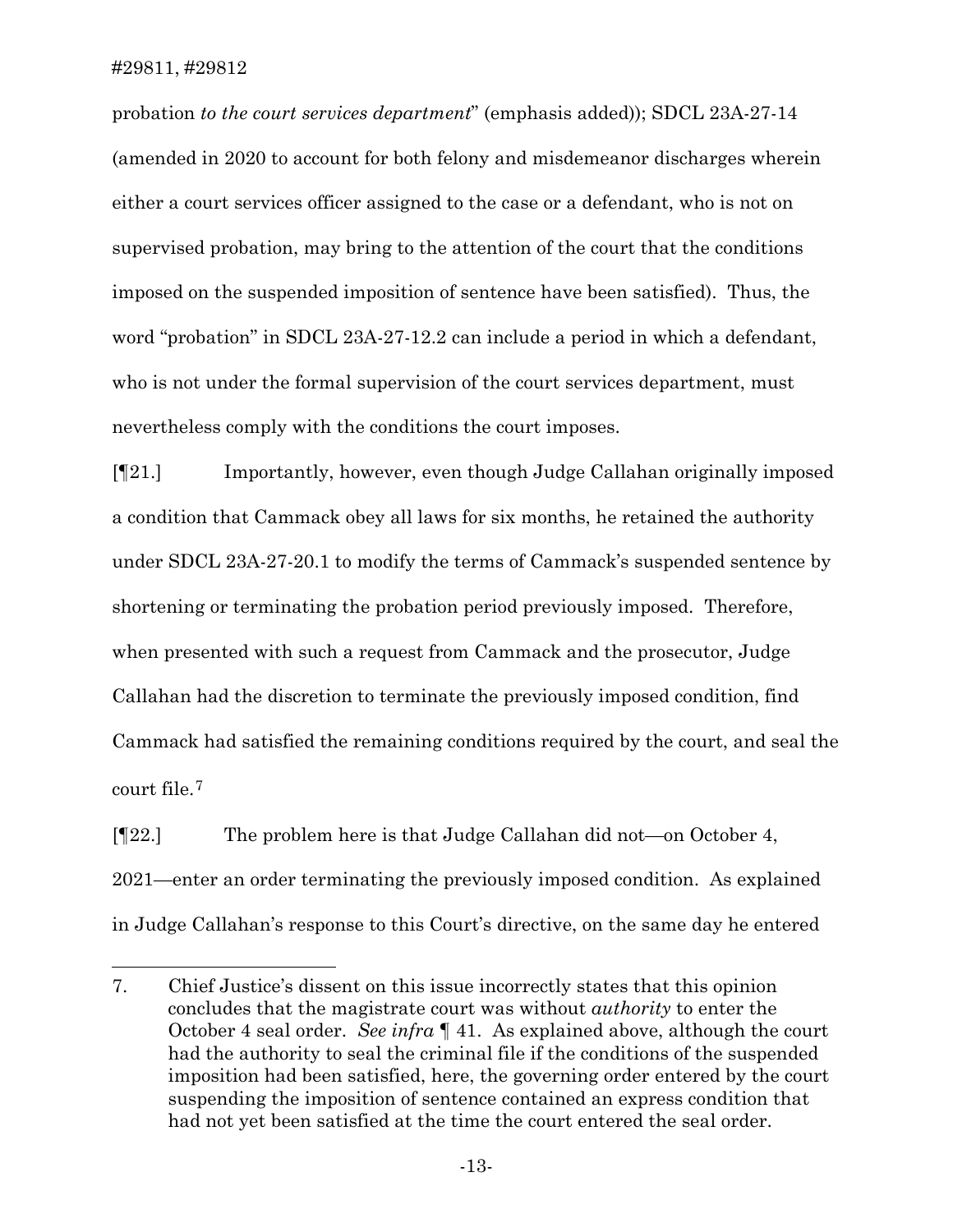the order sealing Cammack's court file, he also entered a written order memorializing his suspension of the imposition of Cammack's sentence, effective June 29, 2021, which included the condition that Cammack obey all laws for six months. Such period would not expire until December 29, 2021. Thus, the court's finding in its October 4 seal order that Cammack had observed all the conditions imposed by the court was erroneous because on that date, Cammack could not have satisfied the conditions set forth in the corresponding order suspending the imposition of his sentence.

[¶23.] However, the error did not occur because of an improper exercise of discretion. As Judge Callahan has explained in his response to this Court, it was his intention "to lift" this condition on October 4, 2021, but the October 4 order suspending the imposition of sentence prepared for his signature inadvertently retained the initially imposed condition that Cammack obey all laws for six months. Judge Callahan has further advised that he conferred "with the lawyers" and has now remedied this "clerical error" by issuing an amended order on December 15, 2021, removing the condition that Cammack not violate any laws.

[¶24.] South Dakota's rules of criminal procedure allow for such corrections. "Clerical mistakes in judgments, orders or other parts of a record and errors in a record *arising from oversight* or omission may be corrected by a court at any time and after such notice, if any, as the court orders." SDCL 23A-31-2 (emphasis added). For example, in *Lykken v. Class*, the circuit court had orally pronounced its sentence and then realized within minutes that it failed to state whether the sentences on two counts were to run concurrently or consecutively. 1997 S.D. 29,  $\P$ 

-14-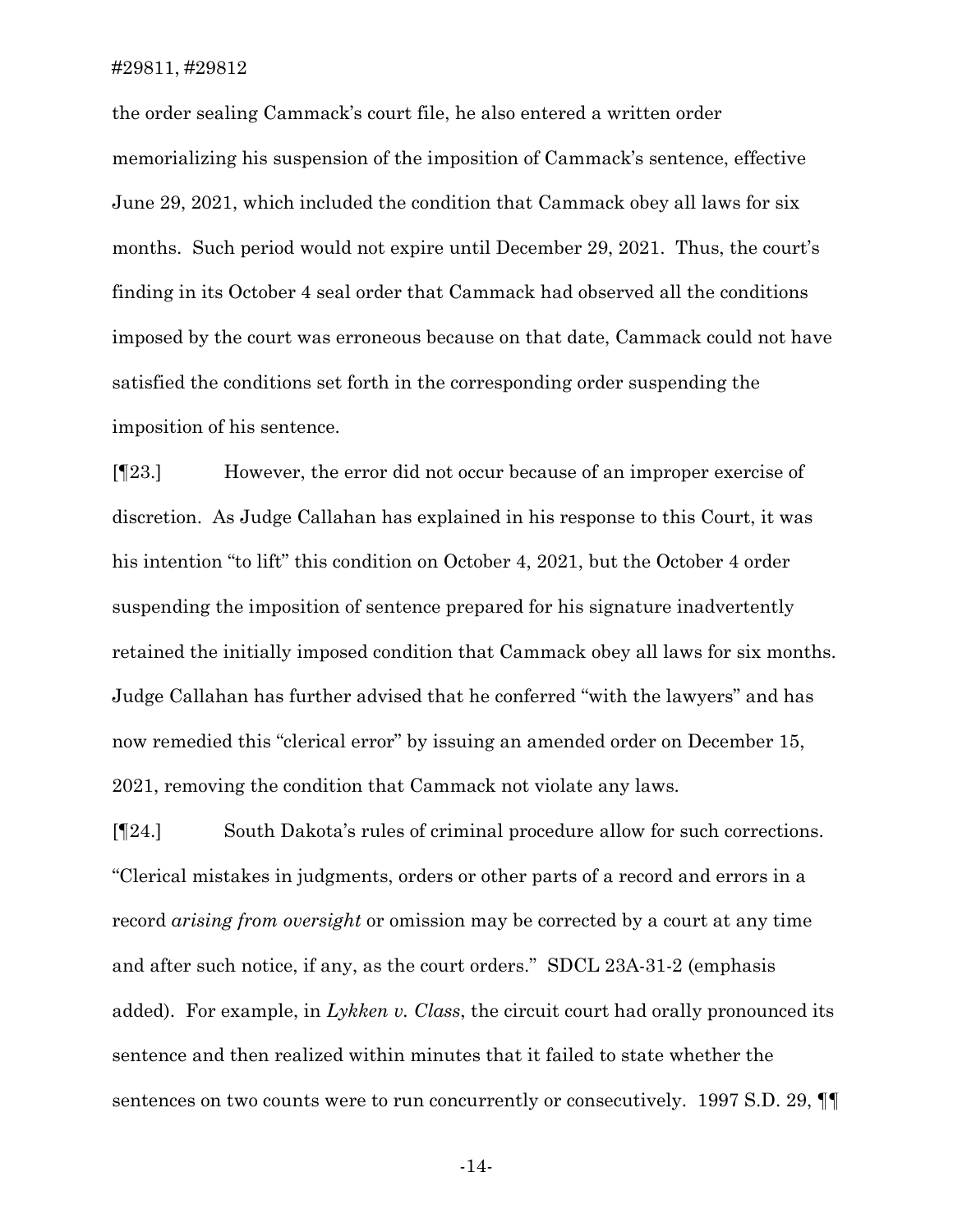8–9, 561 N.W.2d 302, 305. After the court recognized its mistake, it reconvened with the parties and their attorneys and corrected the sentence to provide, consistent with the court's written notes, that the sentences were to run consecutively. *Id.* ¶ 9.

[¶25.] On habeas, the defendant asserted that the circuit court unlawfully enlarged his sentence. This Court disagreed, concluding that the circuit court corrected an inadvertent omission from its intended sentence. *Id.* ¶ 10. We noted SDCL 23A-31-2 is identical to the federal rule of criminal procedure and that federal courts have explained the purpose of the rule is "not to allow reassessment of the merits of an earlier decision" but to allow correction of errors that occur in transcription of judgments or orders. *Id.* ¶ 11, 561 N.W.2d at 306 (citations omitted). We further noted that the court's written notes reflected that a consecutive sentence was intended and that the court had merely omitted relaying that portion of the notes when it orally pronounced the sentence. *Id.* ¶ 10. Because an "[e]xamination of the entire record readily demonstrates the sentencing court intended these sentences to run consecutively[,]" *see id.* ¶ 13, the Court upheld the circuit court's correction, *see id.* ¶ 18, 561 N.W.2d at 307. *See also State v. Whalen*, 367 N.W.2d 186, 187 (S.D. 1985) (upholding the circuit court's order entered six months later as "a valid correction of an oversight or omission as authorized by SDCL 23A-31-2").

[¶26.] After reviewing Judge Callahan's submission to this Court and the documented email exchange between counsel and the court appended to the Journal's applications, it is apparent that Judge Callahan intended to remove the

-15-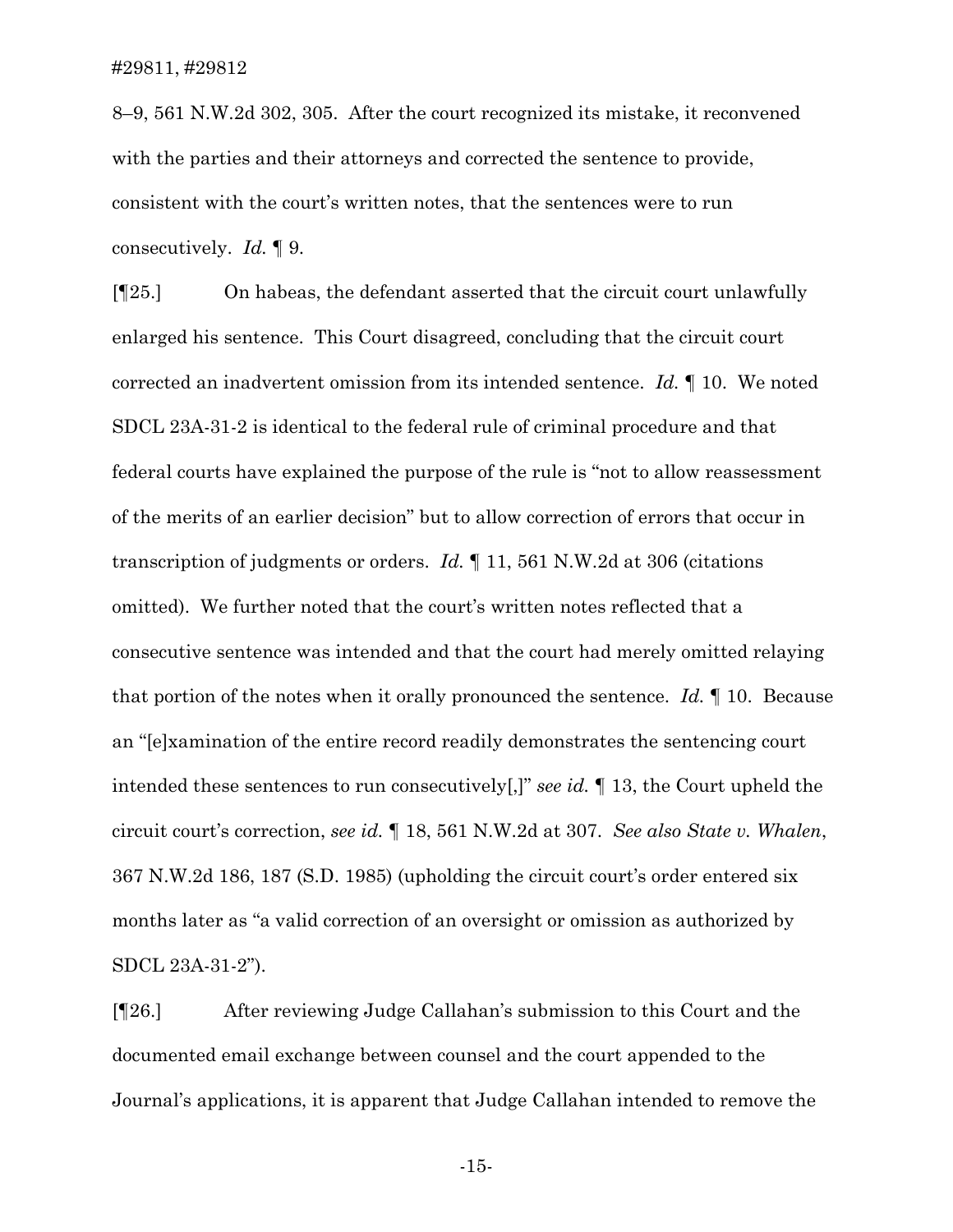obey all laws provision on October 4, 2021, but mistakenly signed an order (wrongly titled as a judgment) prepared for his signature that retained the condition that Cammack obey all laws for six months. Thus, Judge Callahan acted within his authority under SDCL 23A-31-2 when he issued a corrective order on December 15, 2021, that removed the condition at issue consistent with what he stated he would do in his October email exchange with counsel.

[¶27.] However, Judge Callahan's authority to correct this error does not resolve the question whether the Journal had a right to access Cammack's court file up to the time the amended order was entered. The Journal argues that because the condition of Cammack's suspended imposition of sentence requiring him to obey all laws for six months had not been fulfilled on October 4, 2021, Judge Callahan acted in excess of his authority and violated the Journal's legally protected right of access to judicial records when he entered an order sealing the court file effective on that date. In response, Judge Callahan asserts that the Journal does not have a right of access to Cammack's file because he has now corrected his error by issuing the December 15, 2021 amended order, which was signed nunc pro tunc October 4, 2021.

[¶28.] It is well settled that a "'[*n*]*unc pro tunc*' judgment is a judgment entered to make the record speak the truth and the function of such entry is to correct the judicial records insofar as they fail to record a judgment by the court[.]" *Andersen v. Andersen*, 2019 S.D. 7, ¶ 11, 922 N.W.2d 801, 803 (quoting *In re B.A.R.*, 344 N.W.2d 90, 94 (S.D. 1984) (Henderson, J., concurring in part and dissenting in part)). "'*Nunc pro tunc*' means 'now for then' and when applied to entry of a legal

-16-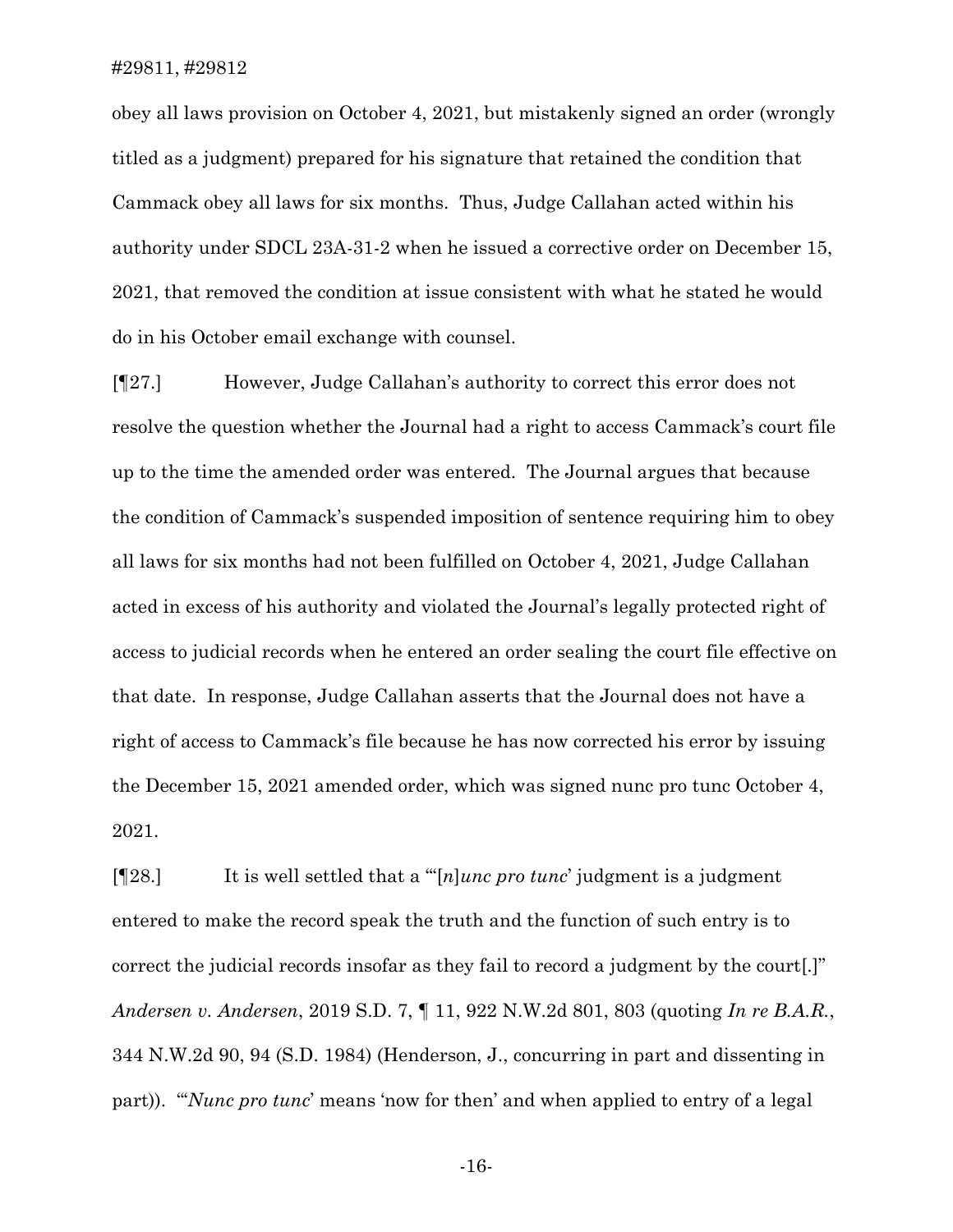order or judgment, it normally refers, not to a new or de novo decision, but to the judicial act previously taken, concerning which the record is absent or defective, and the later record-making act constitutes but later evidence of the earlier effectual act." *Id.*

[¶29.] As Chief Justice Jensen explains in his dissent on this issue, a nunc pro tunc designation has been used by other courts in orders correcting sentencing errors. *See infra* ¶ 42 (citing cases). However, neither the cases cited by Chief Justice Jensen nor this Court's past decisions address the more pertinent question at issue here—whether an amended order should be given nunc pro tunc effect when it prejudices a third party's right.<sup>[8](#page-17-0)</sup> A review of cases from other courts reveals that there are exceptions to the general premise that a nunc pro tunc order is deemed effective back to the date of the original order in scenarios when the relation back would impact the rights of a party or of a third party.

[¶30.] For example, the Supreme Court of Appeals of West Virginia declined to give retroactive effect to an amended order entered nunc pro tunc because doing so would have cut off the defendant's right to appeal. *Dement v. Pszczolkowski*, 859 S.E.2d 732, 741 n.12 (W. Va. 2021); *see also Baker v. Gaskins*, 24 S.E.2d 277, 278 (W. Va. 1943) (refusing "to give a retrospective effect to this judgment order which

<span id="page-17-0"></span><sup>8.</sup> Contrary to Chief Justice Jensen's contention, *see infra* ¶ 41 n.11, the Journal relied on the existence of a condition of Cammack's sentence that had not yet been satisfied (a condition set forth in the dispositional notes in Odyssey and later reflected in the court's October 4 order suspending the imposition of sentence) when it asserted its right to access Cammack's court file. The attempt to make the correction of this clerical error retroactive via a nunc pro tunc order did, therefore, impact the Journal's right to access this information.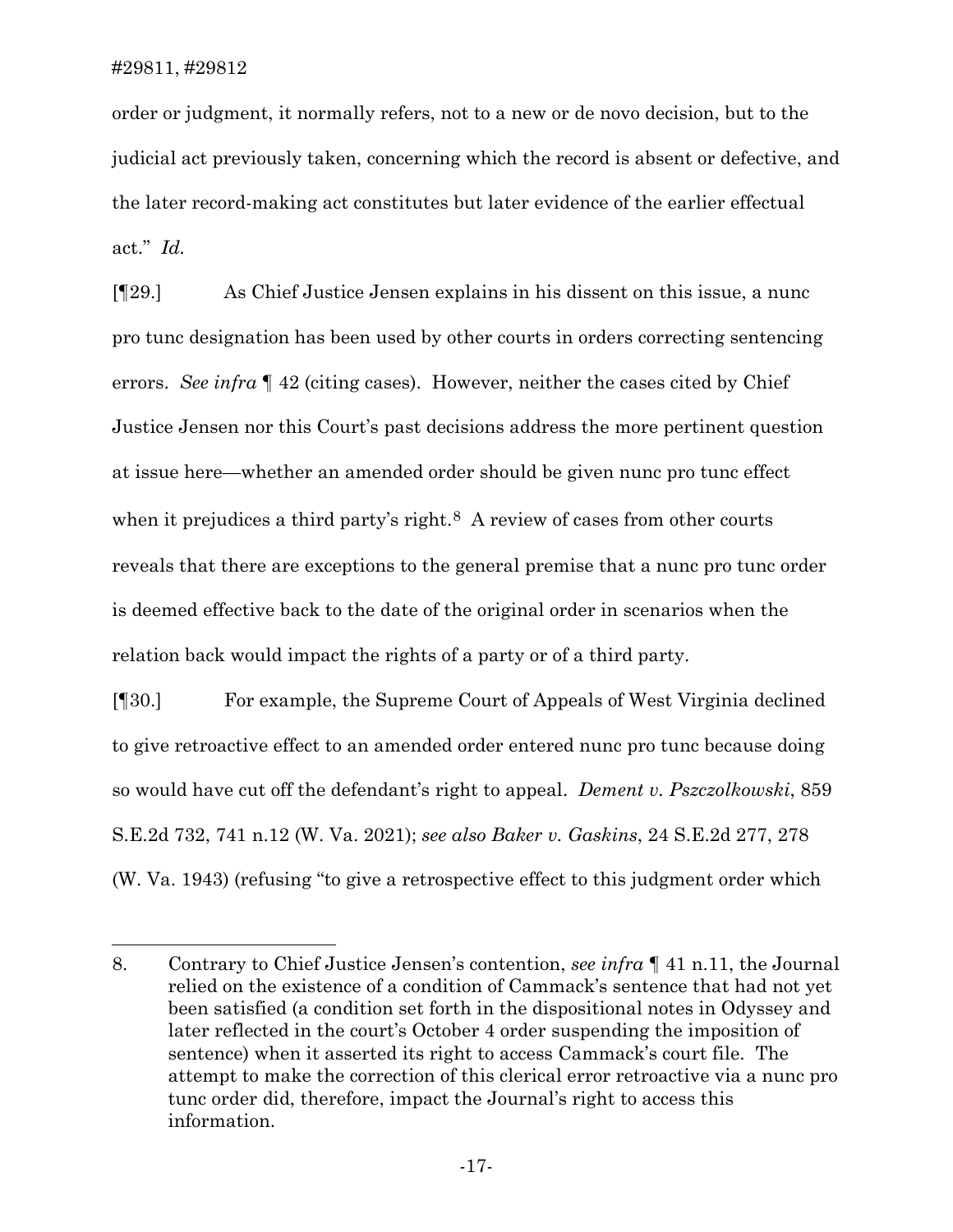would result in cutting off the plaintiff's time for applying for a writ of error"). The Colorado Court of Appeals also declined to give operational effect to a nunc pro tunc judgment as against an innocent entity who had acquired property rights after the entry of the original judgment and before the amended judgment. *Goodman Assoc., LLC v. Winter Quarters, LLC*, 292 P.3d 1060, 1064–65 (Colo. App. 2012).

[¶31.] While both *Dement* and *Goodman* are distinguishable factually and procedurally from the circumstances here, multiple secondary sources likewise support that a judgment or order entered nunc pro tunc should not be applied as though it was entered on the date of the original judgment or order when the rights of third parties are affected. As one secondary source explained, "[*e*]*xcept as to the rights of third persons*, a valid judgment entered nunc pro tunc is retrospective and has the same force and effect as though it had been entered at the time when the judgment was originally rendered." 49 C.J.S. *Judgements* § 162 (May 2022) (emphasis added); *see also* 56 Am. Jur. 2d *Motions, Rules, and Orders* § 62 (providing that "a court's inherent power to correct clerical errors through nunc pro tunc treatment *may not be wielded when third parties have substantive rights in play* that may be altered by recording a fact as of a prior date, when it did not exist then" (emphasis added)).

[¶32.] Here, it is undisputed that in October 2021 the Journal had the right to access Cammack's court file because, at that time, Cammack still had an unsatisfied condition of his suspended sentence as reflected in the governing order signed and filed by the court. *See Miller*, 2000 S.D. 63, ¶ 5, 610 N.W.2d at 80. Moreover, when Judge Callahan became aware of the error during the course of the

-18-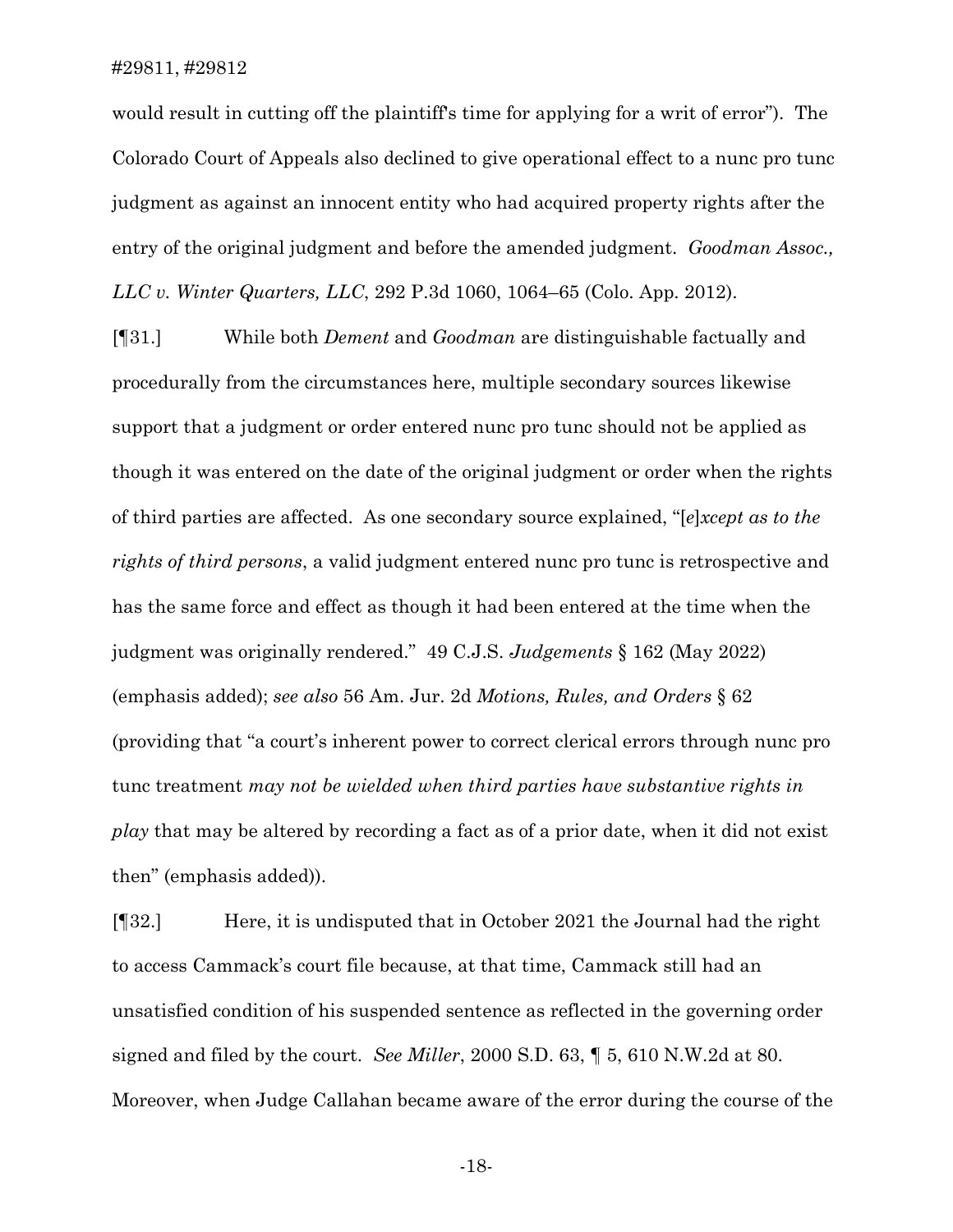current writ proceedings and issued his amended order, nunc pro tunc October 4, 2021, the Journal's writ applications—seeking to challenge the very authority of the court to seal the record on this date—were still pending. As such, although Judge Callahan clearly acted within his discretion in issuing an amended order on December 15, 2021, to correct his prior oversight, we decline to give the order nunc pro tunc effect. Under the circumstances here, to do so would impact a third party's substantial right, i.e., the Journal's right to access Cammack's court file when it made such a request in October 2021. We therefore conclude that the Journal is entitled to access the court file that existed up to the date of Judge Callahan's amended order suspending the imposition of Cammack's sentence that has now made the corresponding seal order lawful under SDCL 23A-27-14 and SDCL 23A-27-17.

[¶33.] Although we have determined that the Journal is entitled to access these additional court records, there is nothing in the record to support the Journal's suggestion that some form of "government secrecy" was at play here. Cammack's court file was accessible to the public from the time it was opened in January 2020 until October 4, 2021. Each hearing during this timeframe was open to the public, including Cammack's plea hearing during which Cammack received the suspended imposition of sentence and the court imposed its conditions. Moreover, while Judge Callahan denied the Journal access in October 2021 to the file after he entered what he believed to be a lawful seal order, Cammack's counsel, in response to the Journal's inquiries, provided the Journal with Cammack's arrest documents and the emails between the court and both counsel that led to the court

-19-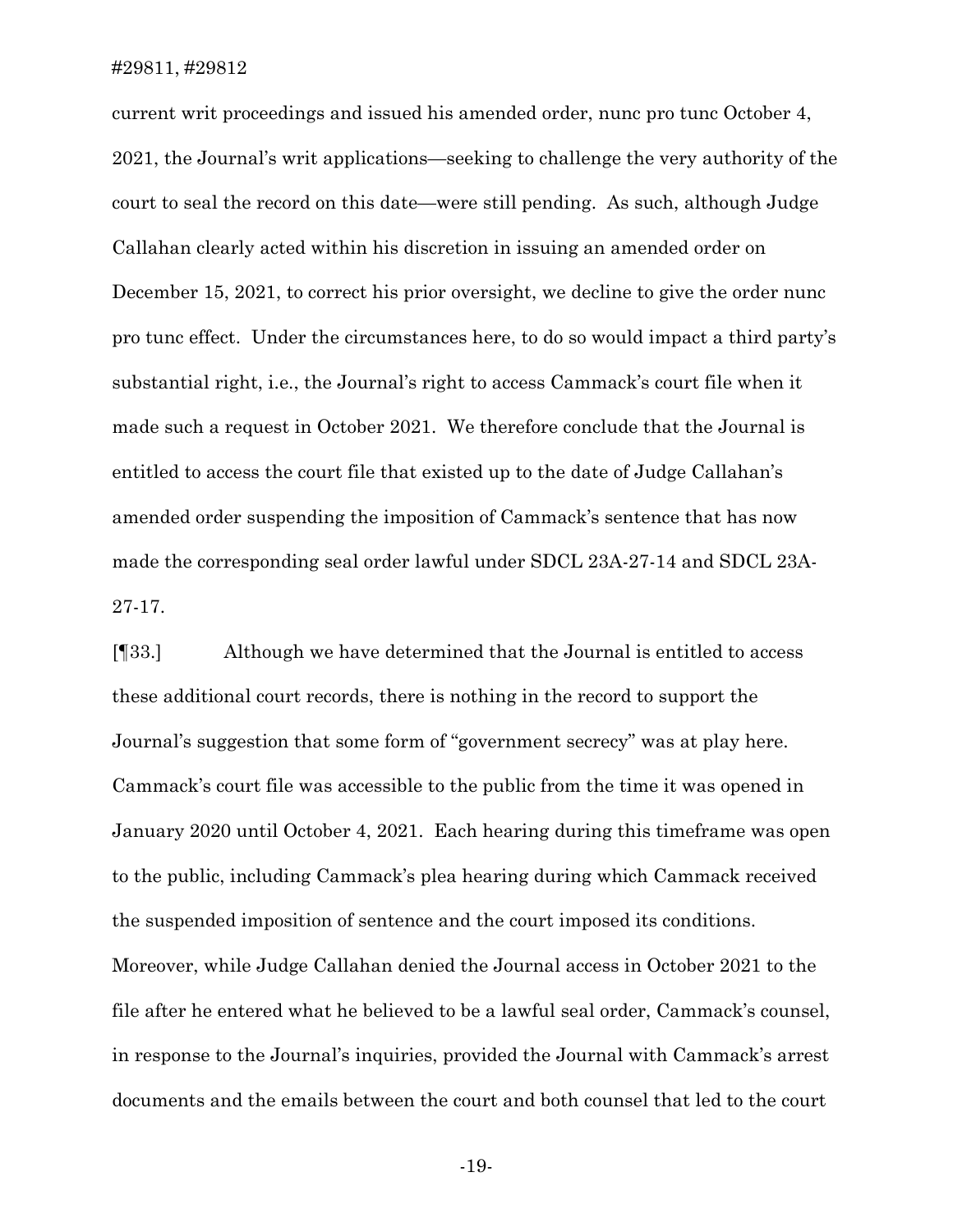sealing the file. Were it not for the fact that the October 4, 2021 order suspending imposition of sentence mistakenly included the obey all laws condition, Judge Callahan's seal order would have been proper and the Journal's argument and request for relief would have lacked merit.

[¶34.] However, for the reasons expressed in this opinion, we grant the Journal's application for a writ of mandamus and direct Judge Callahan to provide the Journal access to any documents filed up to and including the court's amended order suspending imposition of sentence entered on December 15, 2021. This would include Judge Callahan's initial order suspending imposition of sentence entered on October 4 that retained the obey all laws condition and the court's December 15, 2021 amended order removing this condition. A writ of mandamus will issue following the expiration of the time for petitioning for rehearing pursuant to SDCL 15-25-3 or following the resolution of any such petition.

[¶35.] KERN and SALTER, Justices, concur.

[¶36.] JENSEN, Chief Justice, and MYREN, Justice, concur in part and dissent in part.

JENSEN, Chief Justice (concurring in part and dissenting in part).

[¶37.] I agree with the majority opinion's resolution of the standing issues, but I dissent from the determination that this Court should exercise its original jurisdiction to grant the Journal's petition for a writ of mandamus.

[¶38.] "A writ of mandamus 'is an extraordinary remedy that will issue only when the duty to act is clear.'" *Thompson v. Lynde*, 2018 S.D. 69, ¶ 8, 918 N.W.2d 880, 883 (citation omitted). To prevail on a petition for a writ of mandamus, "the

-20-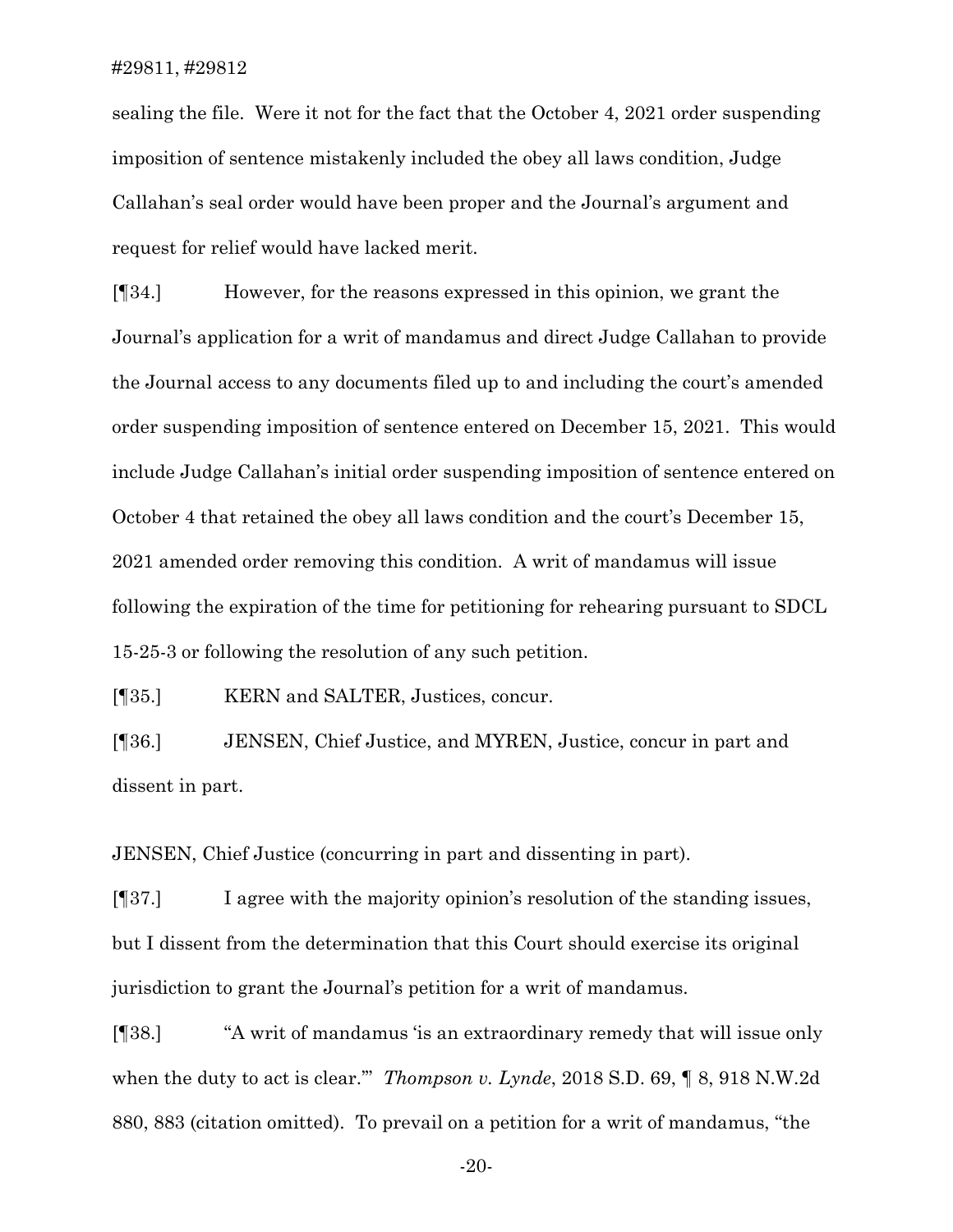petitioner must have a clear legal right to performance of the specific duty sought to be compelled and the respondent must have a definite legal obligation to perform that duty." *Sorrels v. Queen of Peace Hosp.*, 1998 S.D. 12, ¶ 6, 575 N.W.2d 240, 242. [¶39.] On this record, the Journal has failed to establish a clear legal right to the extraordinary relief it seeks to compel Judge Callahan to unseal the file. The Journal's own submissions demonstrate that the parties agreed in an email exchange on October 1 to modify the six-month probation condition and immediately seal the file. Judge Callahan also indicated his willingness to modify the sentence to permit the file to be immediately sealed.[9](#page-21-0) Additionally, despite the clerical error to the contrary in the sentencing order, Judge Callahan's decision to modify Cammack's sentence to remove the six-month condition to obey all laws is confirmed in the accompanying seal order in which Judge Callahan affirmatively found "the defendant has observed *all* conditions imposed by the court" and ordered "that all official records in this action be sealed, along with all recordation relation to the defendant's arrest, indictment, trial, *and dismissal and discharge.*" (Emphasis added.) Finally, the court's decision to modify the six-month condition is demonstrated in the clerk's note on the October 4 entry of the order to seal, stating

"(SUSPENDED IMP OF SENT/*NO PROBATION*)." (Emphasis added.)

<span id="page-21-0"></span><sup>9.</sup> Cammack's counsel represented in one email that Cammack had intended to ask for an immediate seal order at the time of the June sentencing but had failed to do so. Cammack's counsel then asked if the State had "[a]ny objection to *modifying* the case to grant an immediate seal . . . ?" (Emphasis added.) The State indicated that it had "no objection[.]" Judge Callahan then responded, "I have no problem with an immediate seal assuming it was paid (and I suspect it was)."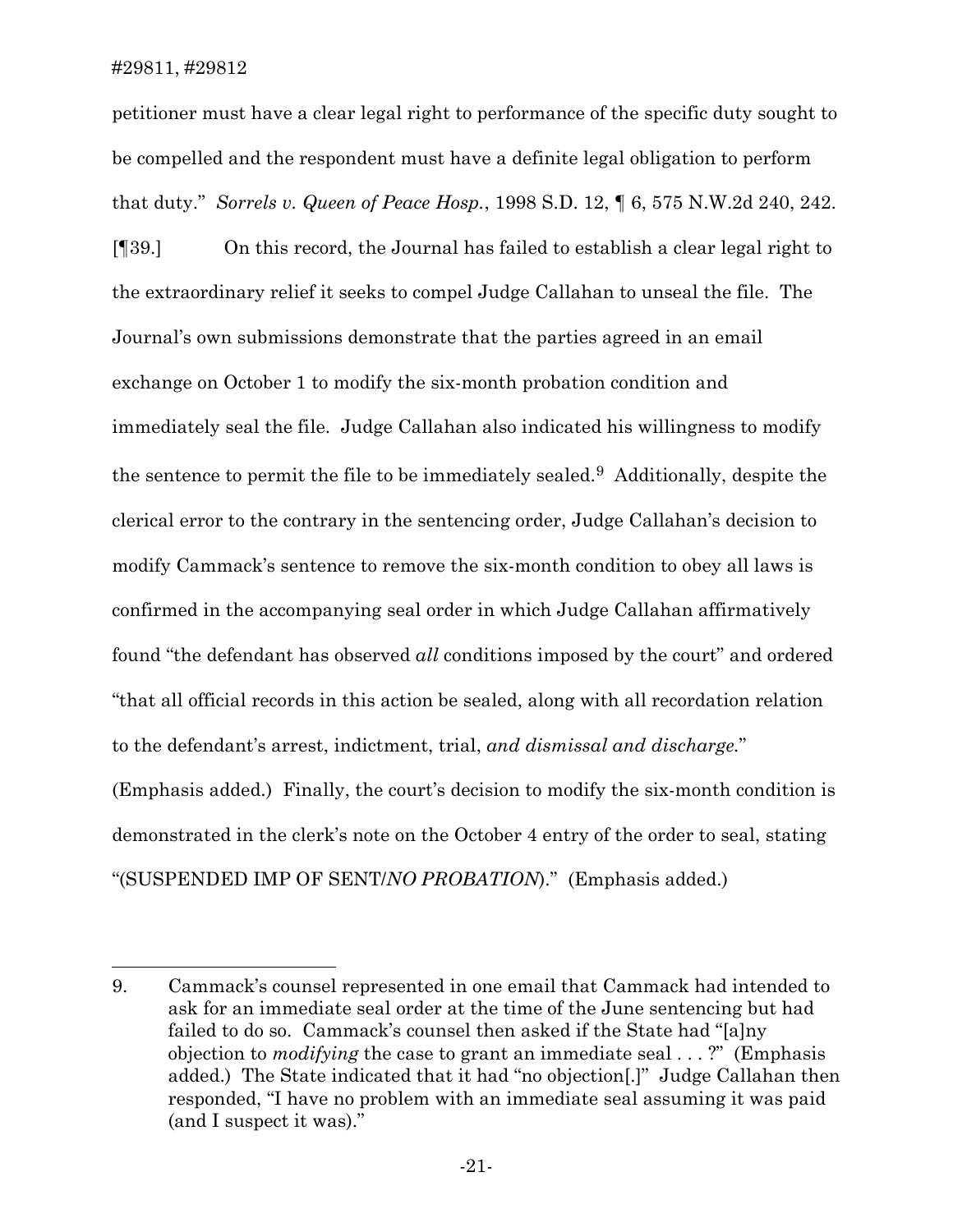[¶40.] The Journal's theory in its petition, that Judge Callahan improperly sealed the file on October 4, 2021, is based upon the faulty premise that the court did not have the authority to modify the terms and conditions of Cammack's sentence to reduce the length of time he was required to obey all laws. SDCL 23A-31-1 is clear that "[a] court may reduce a sentence: (1) [w]ithin two years after the sentence is imposed[.]"<sup>[10](#page-22-0)</sup>

[¶41.] I also disagree with the majority opinion's conclusion that the court was without authority to enter a seal order on October 4 and that the nunc pro tunc order was ineffectual to correct the clerical error in the October 4 sentencing order.[11](#page-22-1) SDCL 23A-31-2 provides that "[c]lerical mistakes in judgments, orders, or other parts of a record and errors in a record arising from oversight or omission may

<span id="page-22-0"></span><sup>10.</sup> Further, a court has specific authority under SDCL 23A-27-20.1 to modify any term or condition of probation and may even lengthen a probationary period. Here, the magistrate court reduced the probation term after both parties specifically consented to the modification of the original sentencing order.

<span id="page-22-1"></span><sup>11.</sup> The majority opinion cites authorities and cases from other jurisdictions holding that a nunc pro tunc order may not relate back to the date of the original order when the substantial rights of a third party are prejudiced by the order. *See Dement*, 859 S.E.2d at 741 n.12; *Baker*, 24 S.E.2d at 278; *Goodman Assoc.,* 292 P.3d at 1064. The majority opinion acknowledges these cases are readily distinguishable from the facts of this case. More importantly, the cases refusing to retroactively apply a nunc pro tunc order all involved prejudice to a third party caused by *reliance* upon the clerical error in the original order. Here, in contrast, the Journal was left in the same position after the October 4 order irrespective of the error and the later correction of that error. The Journal had no cognizable right to access the information once Judge Callahan decided to modify Cammack's sentence to remove the probation condition, found Cammack had satisfied all the conditions of the sentence, and exercised his lawful authority to seal the file. Neither the clerical error in the October 4 sentencing order nor the later nunc pro tunc order's correction of the error prejudiced the Journal in any fashion.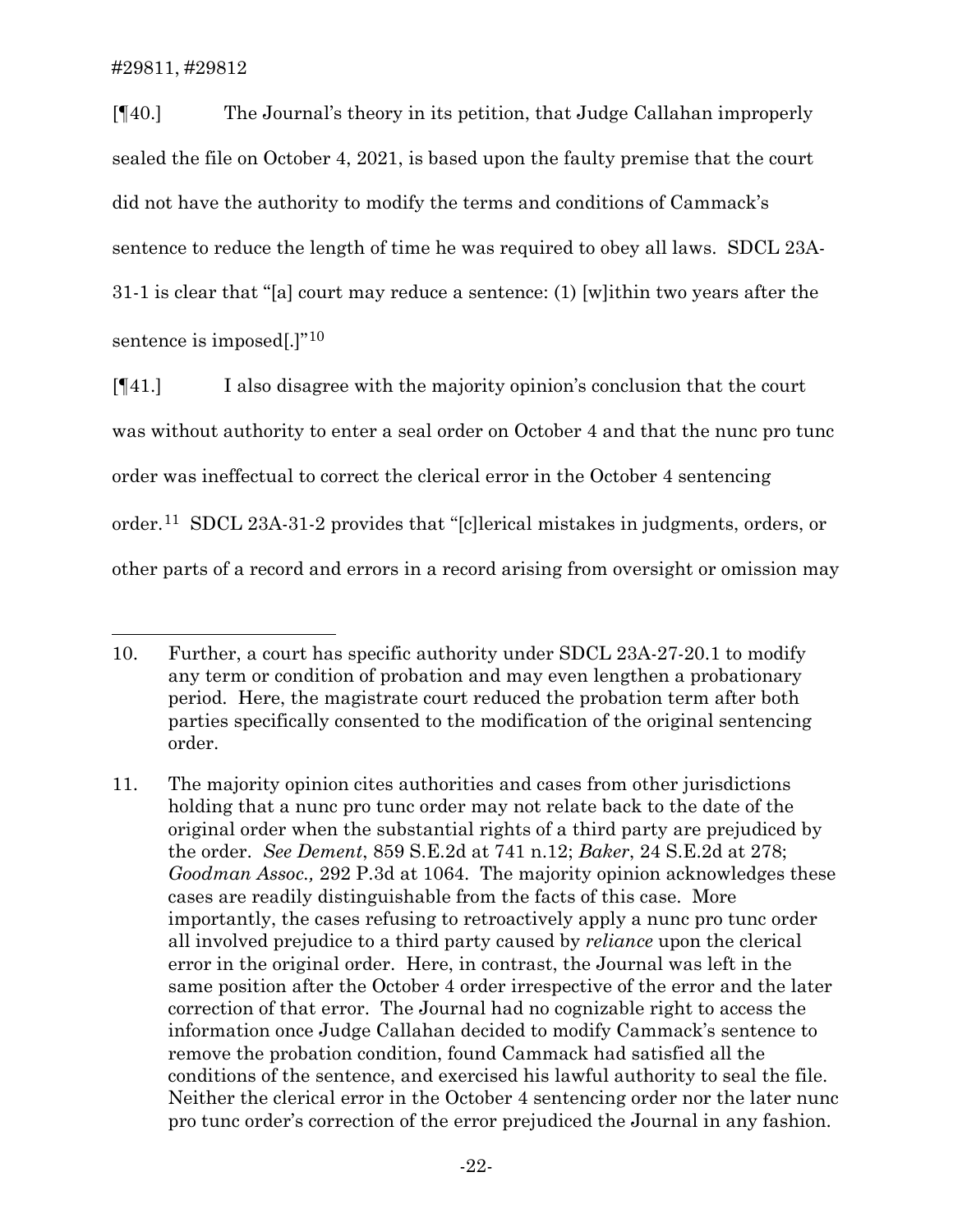be corrected by a court at any time and after such notice, if any, as the court orders."

> When an order is entered nunc pro tunc to the date of the court's oral ruling, this is an exception to the general rule that an order is ineffective until signed and filed. Nunc pro tunc orders are limited to situations where there is an obvious error that needs correction or where it is necessary to conform the order to the court's original intent.

56 Am. Jur. 2d *Motions, Rules, and Orders* § 62 (2022). We have recognized that "[c]ourts have the inherent power to *correct* their records to reflect accurately the judgment of the court, whether the correction is necessitated by clerical errors or inadvertence." *Coffey v. S.D. Bd. of Pardons & Paroles*, 1999 S.D. 164, ¶ 9, 604 N.W.2d 238, 240 (emphasis added) (citation omitted). Thus, a nunc pro tunc order correcting a clerical error does not amend the sentence, but rather corrects the record to reflect the sentence actually imposed. *See State v. Sims*, 761 N.W.2d 527, 535 (Neb. 2009) (explaining that the "purpose of [an order nunc pro tunc] is to correct the record which has been made, so that it will truly record the action really had, but which through some inadvertence or mistake has not been truly recorded" (alteration in original) (citation omitted)).

[¶42.] Other courts have recognized that a nunc pro tunc order correcting a clerical error is effective back to the date of the original order. *State v. Smissaert*, 694 P.2d 654, 657 (Wash. 1985) (recognizing that a nunc pro tunc order effecting a retroactive judgment to correct omissions in the record relates "the new sentence back to the date of original sentencing" and "is appropriate only to correct ministerial or clerical errors"); *State v. Clark*, No. 2010CA00006, 2010 WL 3784456, at \*2 (Ohio Ct. App. Sept. 27, 2010) (holding under Ohio's criminal procedure rule

-23-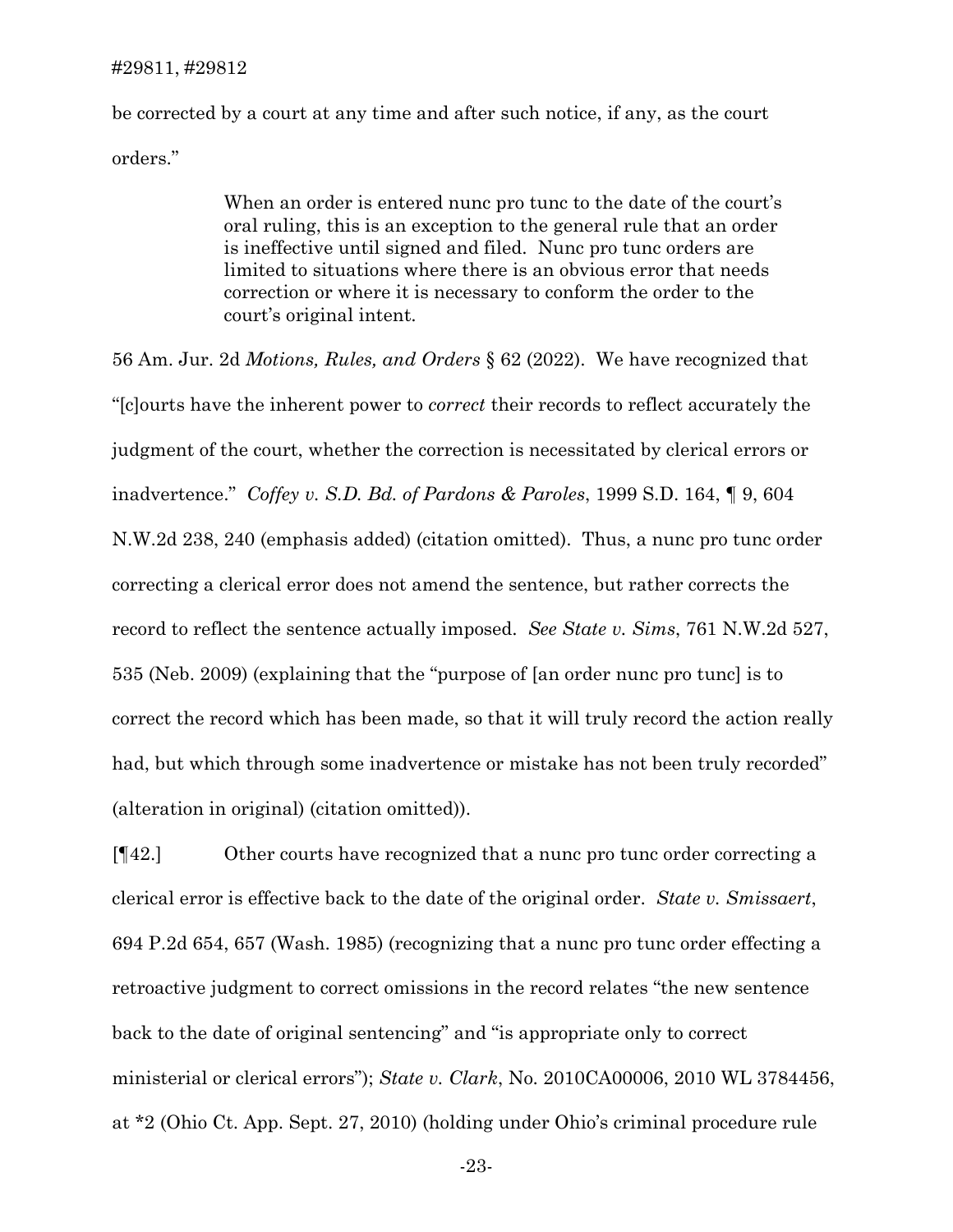governing clerical mistakes, a nunc pro tunc entry relates back to the date of the sentencing entry it corrects).

[¶43.] This Court should not exercise its original jurisdiction to issue a writ of mandamus based upon an undisputed clerical error in a sentencing order that did not impact the Journal's right to access Cammack's file. *See* SDCL 15-25-1 ("The exercise of original jurisdiction granted by Supreme Court by the S.D. Const., Art. V, § 5, is reserved for consideration of matters of prerogative, extraordinary, and general concern."). Further, the Journal has failed to show a *clear legal right* to a writ of mandamus to compel Judge Callahan to provide the criminal file that was sealed on October 4. The record reflects that Judge Callahan heard from the parties and made the decision to modify Cammack's sentence on October 1, notwithstanding the undisputed clerical error in the October 4 sentencing order. Judge Callahan's finding on October 4 that Cammack had satisfied *all* the court's conditions, a finding uniquely within the discretion of the sentencing court, confirmed Judge Callahan's decision to modify the conditions of Cammack's sentence and authorized Judge Callahan to seal the file pursuant to SDCL 23A-27- 14 and SDCL 23A-27-17.[12](#page-24-0)

<span id="page-24-0"></span><sup>12.</sup> I join in the majority opinion's view that the Journal has inaccurately postured this as a case of "governmental secrecy." The Journal's own submissions show that Cammack and his counsel voluntarily provided more information to the Journal about this case and the circumstances leading to the charges than are available in the court file, or than would normally be publicly accessible in a typical magistrate court proceeding that ends in a guilty plea. In my view, the case could also be dismissed as moot because the writ of mandamus will not provide information to the Journal that has not already been made available. *Netter v. Netter*, 2019 S.D. 60, ¶ 9, 935 N.W.2d 789, 791 ("A moot case is one in which there is no real controversy or which (continued . . .)